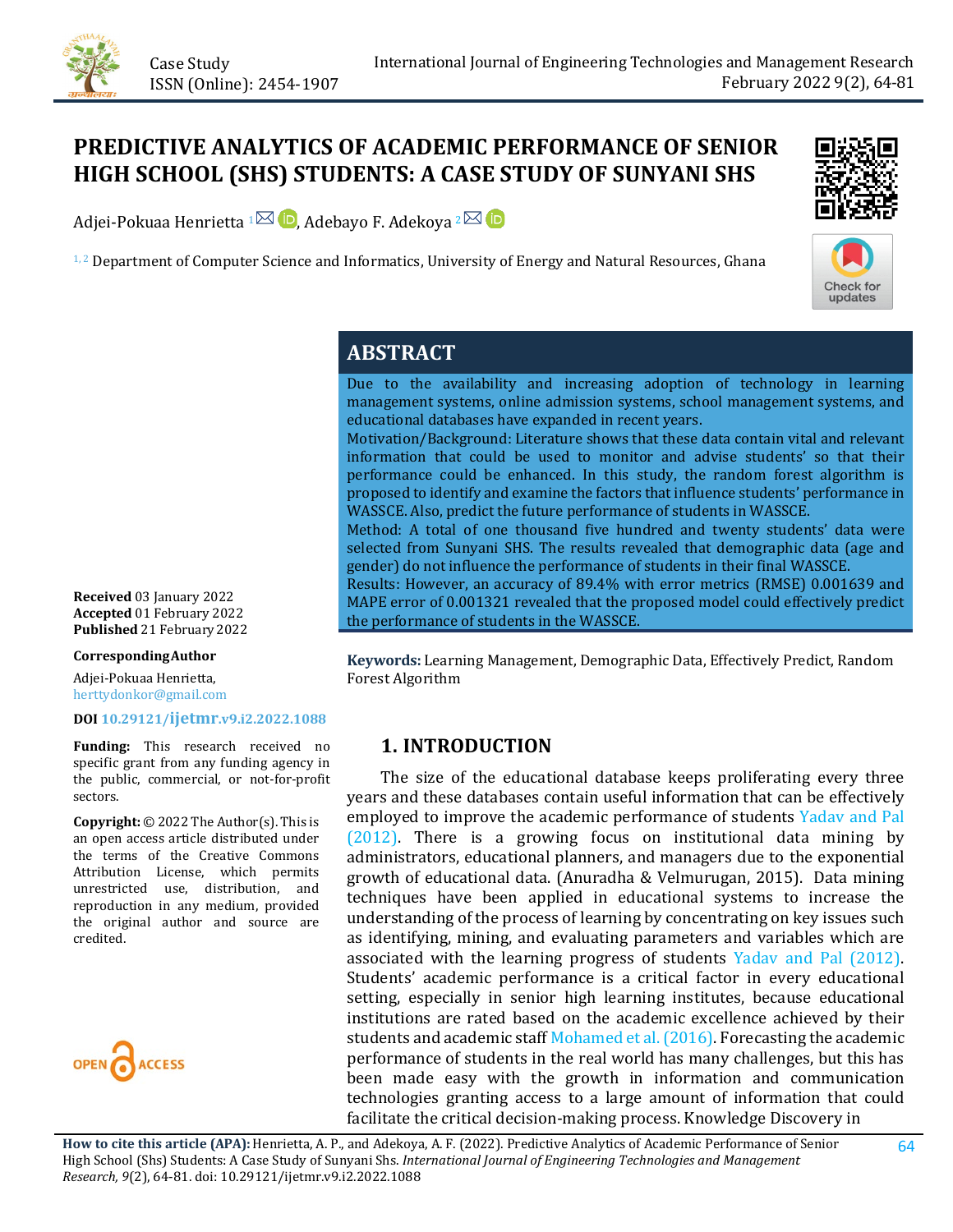Databases (KDD) also called Data Mining (DM) is the process of extracting hidden patterns and discovering of associations between parameters in a massive amount of data (Ahmad et al., 2015; Kaur et al., 2015). DM techniques have made numerous achievements in areas such as marketing, education, engineering, finance, healthcare, and sports by helping decision-makers in finding a solution to everyday problems in these fields. This study focused on predicting final WASSCE score of SHS students' using random forest algorithm based on their Demographic Data and Past Exams records. Undoubtedly, this investigation will lead to students' performance prediction based on their demographic data and previous final examinations score, and this will ensure an immense benefit as follows: By knowing this information, teachers will be able to take the needed actions of the learning activities in the classroom to enhance students' skills. Enhance better arrangement of sitting position in class to maintain a balanced education and promote students to student interaction among fast and slow learners. Knowing the performance of students at the early stage helps teachers and schools' authorities to take charge and provide the needed assistance to the students involved

General Factors Affecting the Academic Performance of Students: Literature has shown that academic is affected by four main factors and that includes: the effect of teaching and learning materials on students' academic performance, the effect of administrative power of organizational practices on students' academic performance, the consequence of teacher related factors on students' academic performance, and finally the effect of socioeconomic background on students' academic performance. Teaching and learning resources, and environment have great impact on students' Academic Performance. According to [Kieti \(2017\)](#page-15-0) educational creativity of teachers and students is believed to be a dependent of available facilities within the educational settlement or environments. Abundance in teaching and learning facilities and resources such as physical facilities, which include the habitable state-of-class and lecture-rooms, computer-room, equippedlibrary, laboratories, better dining halls, qualified and experienced teachers, teaching and learning materials (TLMs) contributes immensely to the success of students. As stated by [Kieti \(2017\),](#page-15-0) [Tran et al. \(2017\),](#page-17-1) [Tuen et al. \(2019\)](#page-17-2) sufficiency current textbooks, learning videos and software, and other materials coincidental to learning have a good reflection on students' performance when these studying materials are supplied or provided sufficiently. As proposed by (Bydovska & Popelinsky, 2013, [Li et al. \(2013\)](#page-16-1) concluded that an excellent illumination, clean and fresh air, safe, quiet, and comfortable learning environs are essential factors for positive achievement academically by students. It has been confirmed by (James et al., 2015, Morrison, 2017, [Tuen et al. \(2019\)](#page-17-2) that, encouraging physical exercises, diminishing stress, decreasing air and noise pollution, and exposure to heat is excellent teaching and learning atmosphere. Studies have presented those organizational practices have effects on students' academic performance such practice include but not limited to instructions, leadership, and management [Kieti](#page-15-0)  [\(2017\),](#page-15-0) Buabeng-Andoh, 2015, [Egbenya and Halm \(2016\)](#page-15-1) Academic scholars have presented in literature that teacher-related factors such as the teacher's commitment, motivation, workload, and frequency of absenteeism (Affum-osei et al., 2014) have effects on students' academic performance.

On the other hand, socio-economic background of the student: the Socio-Economic Status (SES) of a child is generally determined by merging parents' occupational status, educational level, and income level. Research has confirmed over and over that, SES affects students' academic performance and that students' who have a low SES earn lower exams and quiz scores and are more likely to be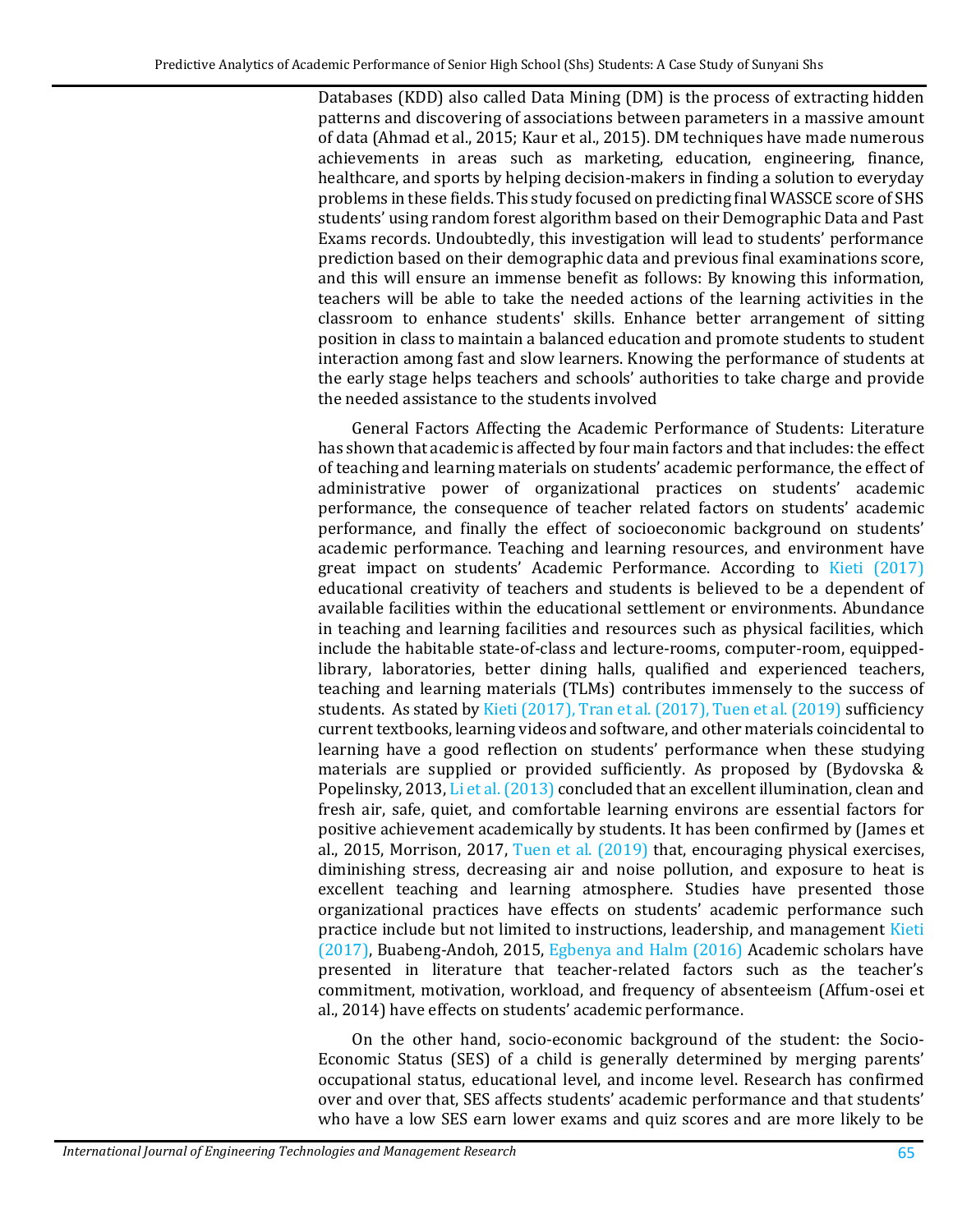school dropout (Al-Rahmi & Zeki, 2017; Oladejo et al., 2011; Seah et al., 2015). The consequence of SES on students' academic performance has been found to dominate other educational influential factors, like parental involvement. There are highly negative associations with low SES and academic performance of students. Other scholars have argued that, economically some parents are less capable of paying for the cost of education of their children at advanced levels and subsequently, their children do not work at their maximum potentials (Nguyen, 2017). The home environs have a remarkably significant part to play on the academic performance of every child.

Application of Data Mining in Academic Performance Prediction: Knowledge of students' performance in advance is key in the educational settings [Bhardwaj and](#page-14-0)  [Pal \(2011\),](#page-14-0) Kaur et al., 2015; Ming et al., 2014). The performance of a student is pivoted on many dynamics like personal, psychological, social, and other environmental features. An effective and efficient way to achieve students' academic performance prediction is the use of the technique of Data Mining (DM) mostly referred to as Knowledge Discovery in Databases (KDD) (Ahmad et al., 2015; Kaur et al., 2015). DM techniques are applied in an extensive database to notice unseen relationships and patterns helpful in decision making (Argiddi & Apte, 2012; Kaur et al., 2015; [Khasanah and Harwati \(2017\),](#page-15-2) Ramesh et al., 2013). DM can also be employed in educational institutions to promote understanding of the pedagogical and learning process to focus on discovery and evaluating the variables related to students learning [Bhardwaj and Pal \(2011\),](#page-14-0) [Devasia et al. \(2016\).](#page-15-3) DM applies to Artificial Intelligence (AI) and machine learning algorithms in discovering these hidden details in the educational database.

Numerous researchers have applied machine learning (ML) algorithms for predicting and detecting factors that influence student academic performance. Literature shows that the academic success of students is dependent on one factor or the other. Hence, there is no dependable agreement among different studies [Table 1](#page-3-0) present details of input data for prediction students' academic performance.

Here are some of these studies. The student performance prediction system based on a decision support system (DSS) was proposed by (Dole & Rajurkar, 2014) using the Naïve Bayes algorithm. A novel DSS framework for predicting students' performance concerning their final examinations of a school was carried out in (Livieris et al., 2015) using a hybrid machine learning algorithm. A hybrid classifier consisting of three parallel algorithms, namely DT, KNN, and Aggregating One-Dependence Estimators (AODE) i[n Pandey and Taruna \(2016\)](#page-16-2) was implemented for accurate prediction of students' performance. An assembling of three DT (C4-5, ID3, and CART) algorithms were applied on the data of students studying engineering to predict their performance in their final examinations i[n Yadav and Pal \(2012\).](#page-17-0) 

Engineering students' academic performance was carried out in [Li et al. \(2013\)](#page-16-1) by lump together machine learning algorithms namely principal component analysis, K-means, and hierarchical clustering, and KNN and NB classifiers. The intellectual and non-intellectual actions of students, together with demographic information was used as input parameters to a predictive framework proposed by [Musso et al. \(2013\)](#page-16-3) to predict students' academic performance based on Artificial Neural Networks (ANN). A combination of NB, Multilayer Perceptron (MLP), and DT algorithms was proposed in [Osmanbegović et al. \(2014\)](#page-16-4), [Osmanbegovic and Suljic](#page-16-5) [\(2012\)](#page-16-5) to predict students' academic performance. A decision tree classifier was implemented to predict the performance of students i[n Berhanu \(2015\).](#page-14-1)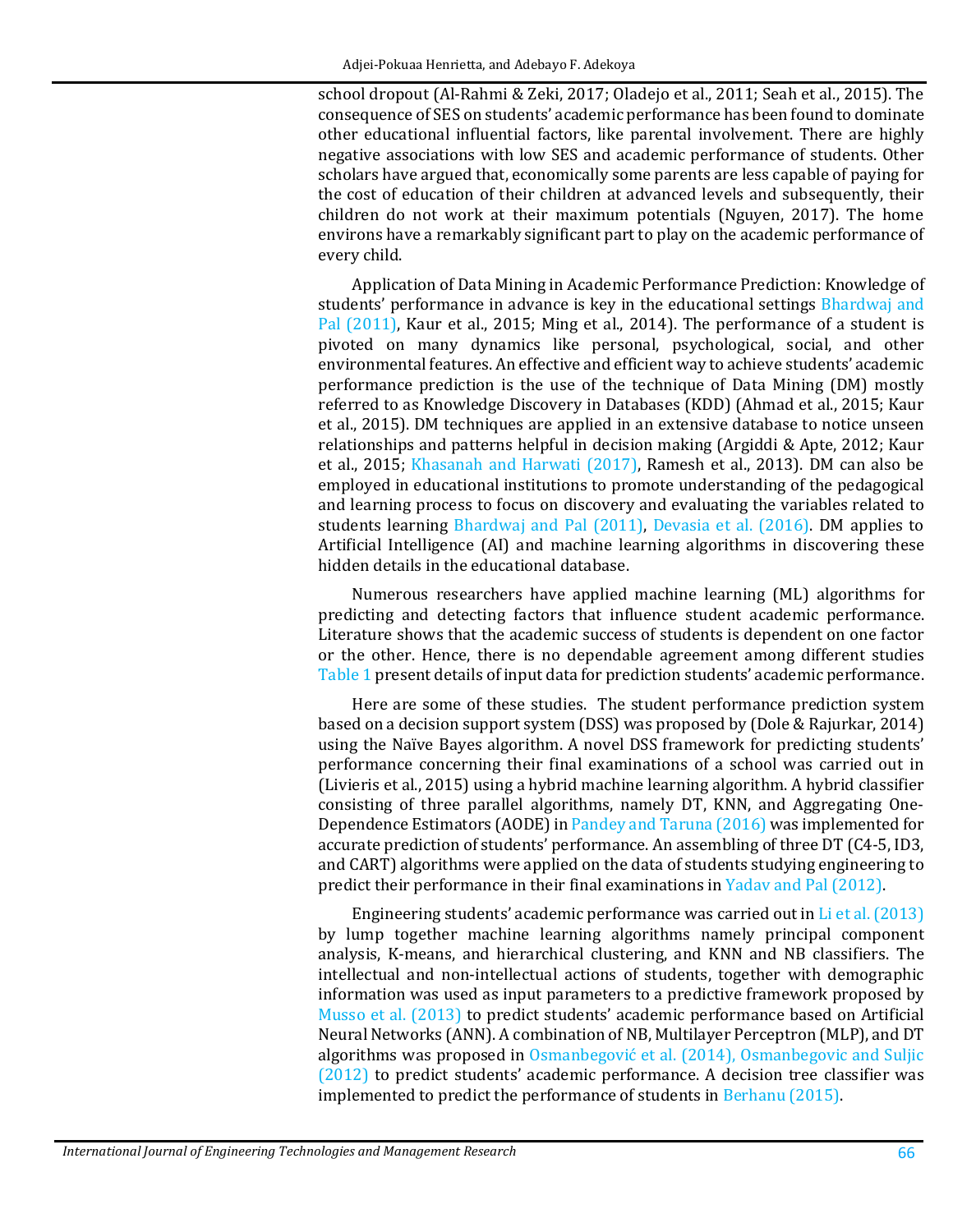Students' performance prediction model using Multi-Agent Data Mining was proposed in (AlMalaise et al., 2014) to predict the performance of the students based on their past academic records. ANN model, for predicting the probable performance of an applicant of university admissions was implemented and tested [Oladokun et al. \(2008\).](#page-16-6) Similarly, ANN-based student academic performance predictive framework with two meta-heuristic algorithms motivated by cuckoo birds and their lifestyle, namely, Cuckoo Search (CS) and Cuckoo Optimization Algorithm (COA) is proposed in [Chen et al. \(2014\).](#page-15-4) 

A Neural Network model is proposed to predict the performance of students in an academic organization [Agrawal and Mavani \(2015\).](#page-14-2) A combination of ANN, DT, and Support Vector Machines (SVMs) was assembled in [Tran et al. \(2017\)](#page-17-1) to predict students' academic performance. The precise predictions of learners' academic performance at the early stages of the academic programme aids in the identification of the weak students and assist management and teachers in taking the counteractive measures to prevent them from failure. The performance of a Senior High School (SHS) student is a matter of importance because this determines whether the student will get a better grade to further his/her education in a higher learning institution.

<span id="page-3-0"></span>

| <b>Table 1 Input Data for ML in Predicting Students' Academic Performance</b>                                                                                                                                                                                |                                                      |                                             |  |  |  |  |  |
|--------------------------------------------------------------------------------------------------------------------------------------------------------------------------------------------------------------------------------------------------------------|------------------------------------------------------|---------------------------------------------|--|--|--|--|--|
| <b>Reference</b>                                                                                                                                                                                                                                             | Inputs variable                                      | <b>Description</b>                          |  |  |  |  |  |
| Kieti (2017), Musso et al. (2013)                                                                                                                                                                                                                            | Age                                                  | Demographic Data                            |  |  |  |  |  |
| Chen et al. (2014), Musso et al. (2013), Oladokun et al.<br>(2008)                                                                                                                                                                                           | Gender                                               |                                             |  |  |  |  |  |
| Devasia et al. (2016), Goga et al. (2015), Musso et al.<br>(2013), Yadav and Pal (2012), Yusif et al. (2011)                                                                                                                                                 | Father's<br>occupation and<br>Mother's<br>occupation |                                             |  |  |  |  |  |
| Adejo and Connolly (2018), Attuquayefio et al. (2014),<br>Tuen et al. (2019)                                                                                                                                                                                 | Ethnicity                                            |                                             |  |  |  |  |  |
| Cortez and Silva (2008), Goga et al. (2015)                                                                                                                                                                                                                  | Parents' marital<br>status                           |                                             |  |  |  |  |  |
| Agrawal and Mavani (2015), Bhardwaj and Pal (2011),<br>Devasia et al. (2016), Goga et al. (2015), Khasanah and<br>Harwati (2017), Osmanbegović et al. (2014),<br>Osmanbegovic and Suljic (2012), Yadav and Pal (2012),<br>Yeboah (2014), Yusif et al. (2011) | Family size                                          |                                             |  |  |  |  |  |
| Egbenya and Halm (2016), Fleischer (2015), Mohamed<br>et al. (2016), Oladokun et al. (2008)                                                                                                                                                                  | Exam's score                                         | Past Exams<br>records                       |  |  |  |  |  |
| Proposed Model                                                                                                                                                                                                                                               | Age, Gender,<br>Exam's score,<br>Ethnicity           | Demographic Data<br>& Past Exams<br>records |  |  |  |  |  |

### **2. MATERIALS AND METHODS**

This study focused is to build an efficient predictive model for final WASSCE score of SHS students' using random forest algorithm based on their Demographic Data and Past Exams records. The methods, procedures and techniques adopted are organized into the following sections study design, area of the study, the population of the study, sample and sampling technique, instruments for data collection, the validity of the instruments, reliability of the instruments, method of data collection/instrument, and method of data presentation/analysis.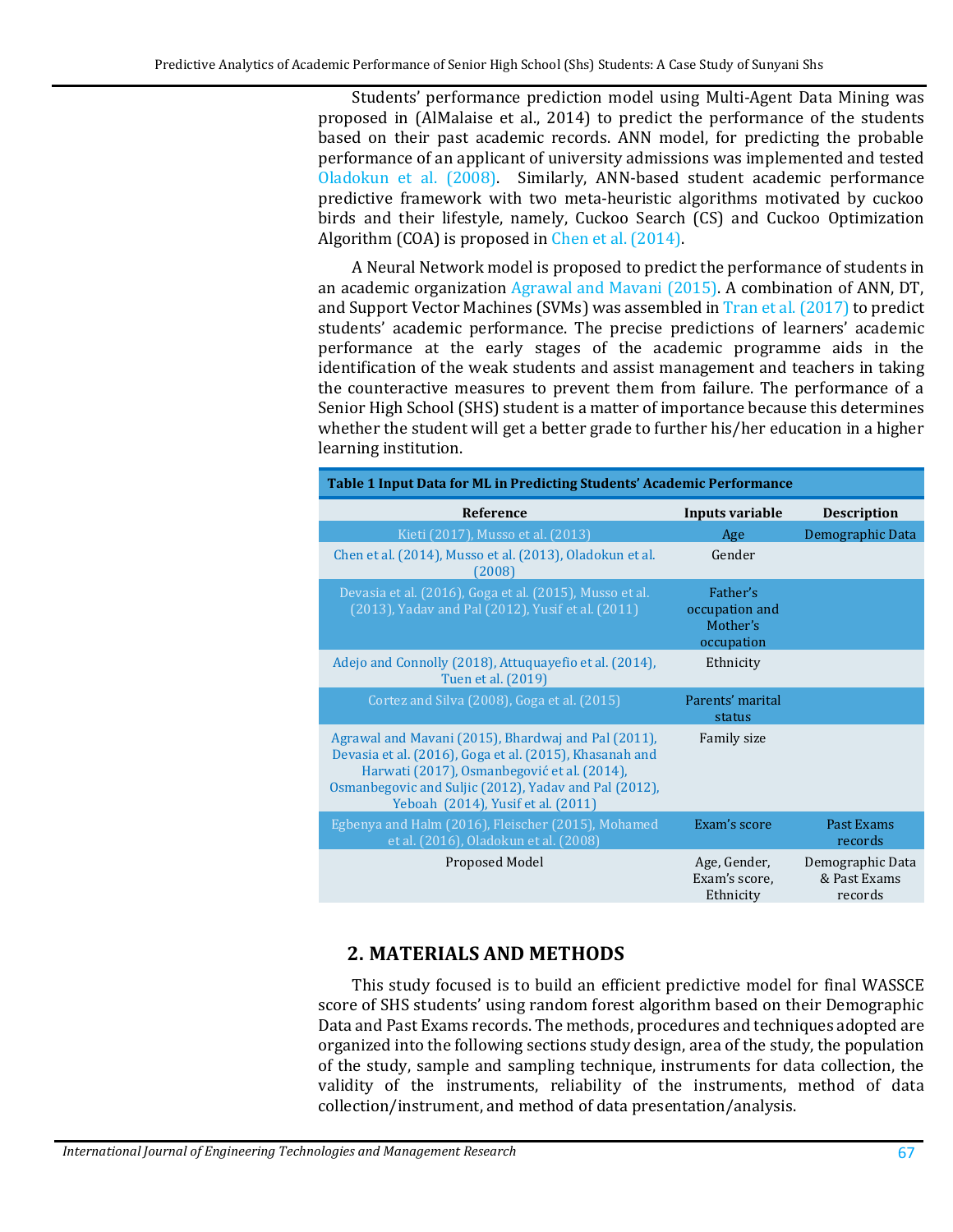### **3. PROPOSED CONCEPTUAL FRAMEWORK**

The framework for predicting the academic performance of students' using the RF algorithm, as shown i[n Figure 1.](#page-4-0) The framework illustrates the steps involved in developing models to predict final exams score for SHS final year students. There are three main phases involved in this research which are data-collection, dataintegration, data-transformation, and pattern extraction. To apply DM algorithms on any data, it is essential to carry out some data pre-processing tasks such as datacleaning, integration, discretization, and data-transformation [Berhanu \(2015\).](#page-14-1) 

Data Collection and Integration: 1520 participants from records of student's offering Business, General Art, Visual Art, Home Economics, and Science, which consisted of both demographic and past academic performance were integrated into one file using SQL database server at this stage as shown in [Figure 1.](#page-4-0) 

Data Transformation: At this stage, the integrated data was passed through three distinct stages, (i) data cleaning which includes filling in missing values, smoothing noise, identification, and removing of outliers where necessary and resolving data inconsistency. (ii) Data normalization and aggregation (iii) data reduction, where volumes of data were reduced but produce the same or similar analytical results using feature selection and feature extraction. All data transformation process was carried out with Python. Patterns Extraction: Weka, an open-source data mining program, was used to construct the predictive model using the RF regressor.

Data Partitioning: 1500 out of the 1520 clean data was partitioned into two, thus training dataset *(Train\_D)* which accounted for 75% of the dataset (DS) and the remaining 25% was apportioned for testing *(Test\_D)* the proposed model as shown in figure 3.2. The reaming 20 records were the records of students who are still in school (SHS 3) preparing to write their final WASSCE.



<span id="page-4-0"></span>**Figure 1** Conceptual Framework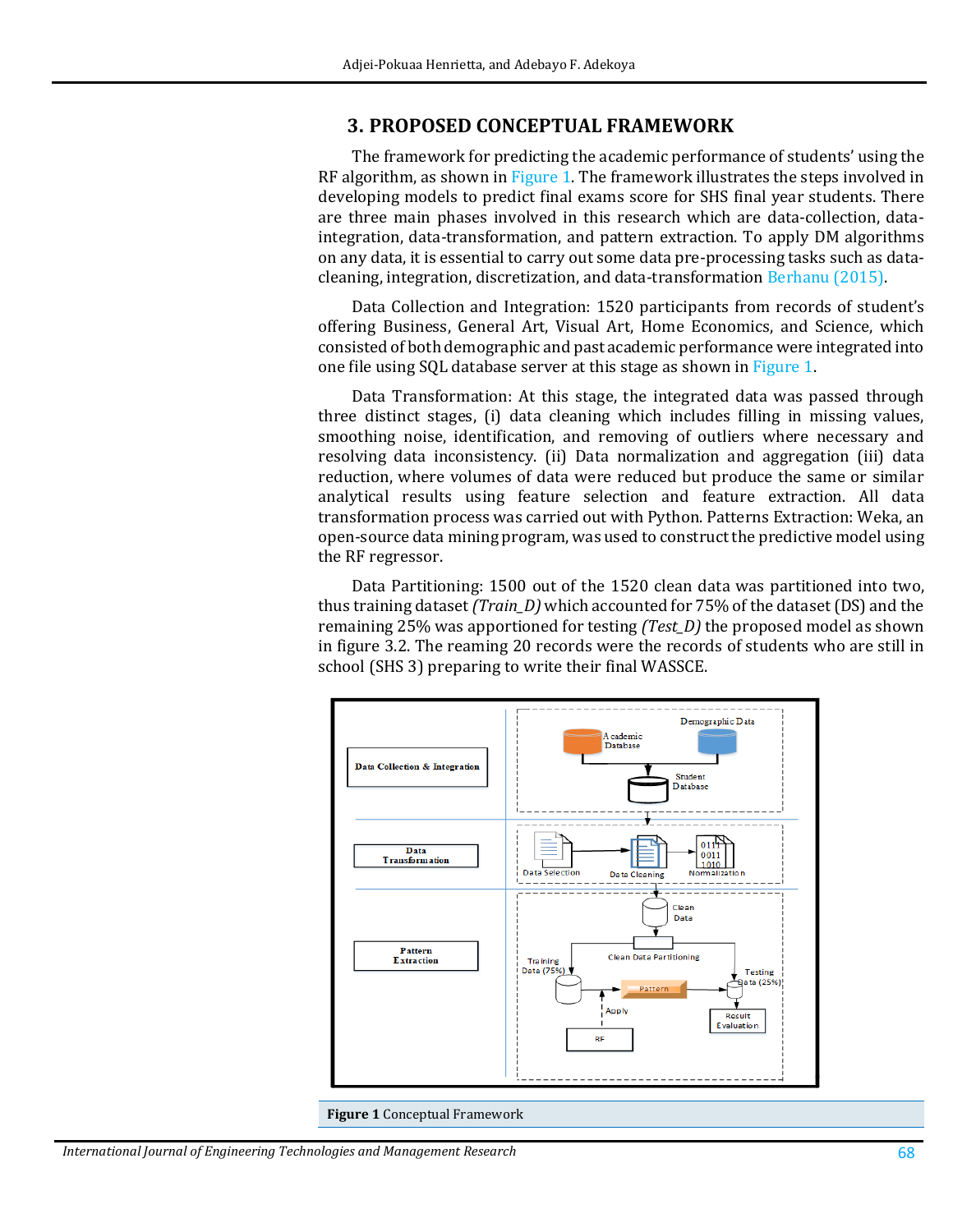### **3.1. DATASET AND STUDY AREA**

The population (N) for the current study is two thousand four hundred (2,400) students from Sunyani Senior High school, which constitute two thousand past students and four hundred (400) continue students in SHS 3. The study adopted a simple random sampling technique stated in algorithm 1 to select one thousand five hundred (1,500) students (75%) out of 2,000 past students' records and 5% (20) out of the 400 continue students, making the sample size for the study to be 1520. The 20 continue students were taken to make predictions against the pending 2020 WASSCE exams. The study records consist of student's continuous assessment for SHS 1 and SHS 2 (6 terms) and demographic data from students offering business, general art, visual arts, science, and home economics courses.

**Algorithm 1 simple random sampling**

- 1. Make a list of classes (C)  $c = \{c_1, c_2, ..., c_t\}$  where t is the total class, for this study t = 5
- 2. For each  $c_i$  in *c*, where  $i = (1, 2, ..., t)$

3. Make a list of all the students (population) (N) in the class  $(c_i)$  (the list contains their index numbers)

4. Assign a sequential number to each student  $(1,2,3...n)$  in the class  $(c_i)$ . This represents the sampling frame (percentage of students for a class). The list from which the study draws its random sample

5. Initialize the sample size *(k)* for the class  $(c_i)$ ,  $k = (0.75 \times N)$  *or*  $(0.05 \times N)$  for past students and continue students' class respectively

6. Select the sample (k) of  $(c_i)$  using a random number generator (rand ()), based on the sampling frame (population size of  $(c_i)$ )

/ / 1 – n. *Generates k random number within*

Initialise random number generator rand  $(1 : N)$ 

Initialise an array  $(A)$  of size  $(k)$ to hold generated numbers

*For int i* = 0 *to*  $(k-1)$ 

 $A[i] = rand.Next (1, N)$ 

*end*

7. Associate every generated number in *(A)* with its *(n)* equivalent number and select the index number of students in  $(c_i)$ 

8. Repeat steps 3 to 7 for all  $c_i$  in  $c$ 

Training Techniques: The training technique adopted for the current study is a supervised machine learning technique, where the intended input variables (demographic and past terminal exams record) are entered into the network to produce the required output variable (WASSCE score).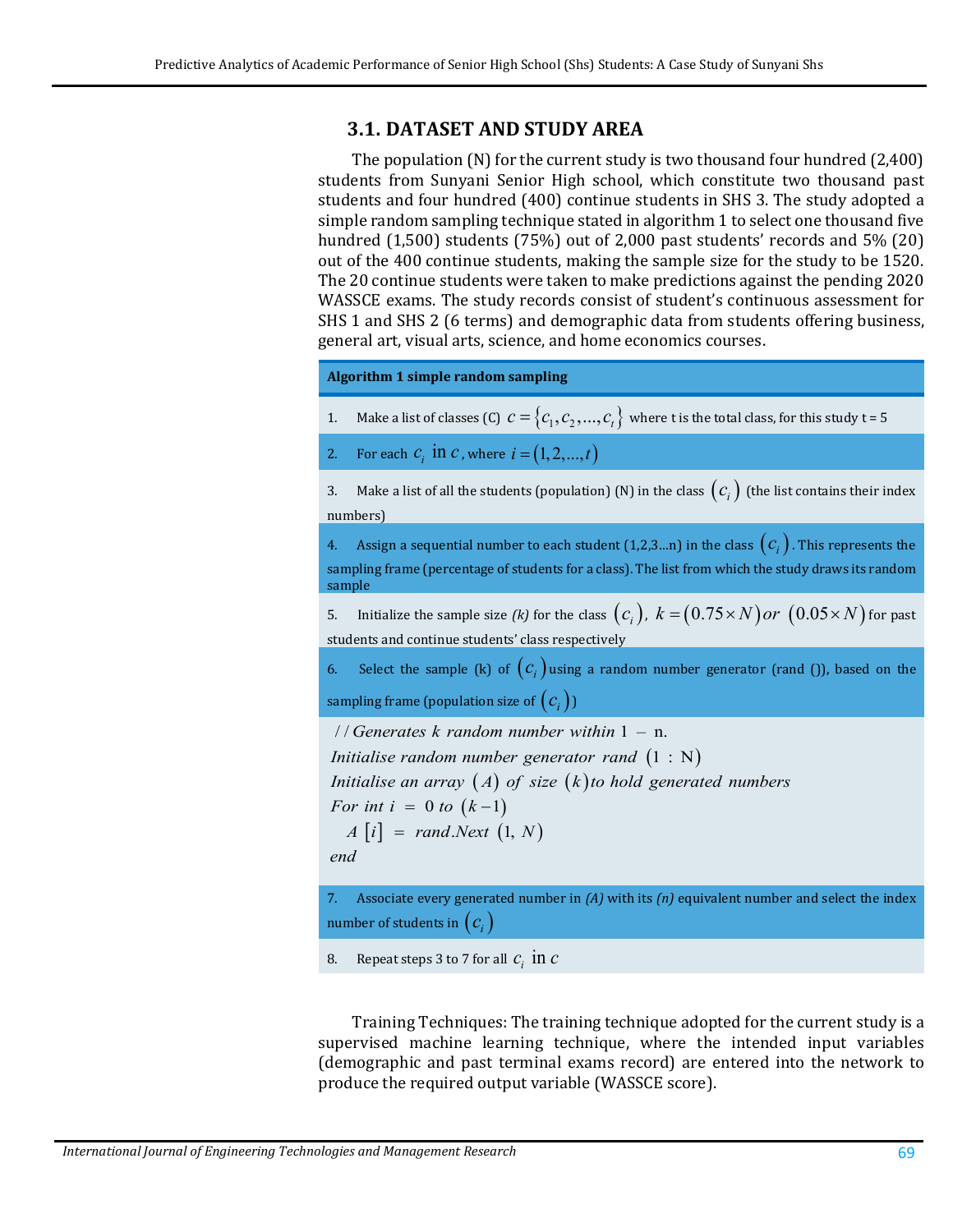The RF is applied to the *Train\_D* and the model learning the pattern hidden in the dataset, we measure the accuracy and error metrics and determine if they are within the accepted values. If they are, then the learned pattern is then applied to the *(Test\_D)* to make a prediction.

Random forest (RF): This is an ensemble-learning technique that integrates the performance of several decision tree algorithms to predict or classify the value of a variable [Rodriguez-Galiano et al. \(2015\),](#page-17-5) Wakefield, 2013). RF can be used for both classification and regression ML tasks. In the RF technique, many DTs are created, with each observation fed into every single DT. The optimal result in each observation is used as the final output. A different observation is served into all the trees and a majority vote is computed for each classification model. An error estimate is made for the cases, which were not used throughout the tree building. This is known as OOB (Out-of-bag) error estimate, which is stated as a percentage. When an RF receives an input of  $(x)$ , where x is a vector consisting of variables of different evidential features examined for a given training area, the RF builds several regression trees (N) and averages the results. Therefore, that for N tress  ${T(x)}$  ^N the RF regression predictor is given by equation Equation 1.

$$
f_{rf}^N(x) = \frac{1}{N} \sum_{N=1}^N T(x)
$$
 Equation 1

<span id="page-6-0"></span>

| <b>Algorithm 2 Random Forest Algorithm</b> |  |  |  |
|--------------------------------------------|--|--|--|
|--------------------------------------------|--|--|--|

- **Input**: DatasetTrain D, number of trees in the ensemble n **Output**: a composite model M<sup>\*</sup>
- $1 \rightarrow$  *for*  $j = 1$  to k do
- 2  $\rightarrow$  Construct boostrap sample Train<sub>*bj*</sub> by sampling S with replacement
- $3 \rightarrow$  Select 4 features randomly
- $4 \rightarrow$  UseTrain  $\Delta D_j$  and unsystematically selected 4 features to develop a regression tree M<sub>j</sub>
- $5 \rightarrow$  end for
- $6 \rightarrow$  return M<sup>\*</sup>

 $Train_{p} = \{(x_1, y_1), (x_2, y_2), ..., (x_n, y_n)\}$  The Bootstrap Aggregating (Bagging) technique was used in assembling the decision trees for this study. Given a *Train\_D* as given in equation [Equation 2,](#page-6-1) the bagging technique generates a New\_Di new training dataset of size denoted by N which is sampled from the original training dataset Train\_D with replacement. New\_Di is referred to as the bootstrap sample. By bootstrapping, some observations may be recurrent in each *New\_Di*. This approach assists to reduce variance and circumvents overfitting. Users specify the number of regression trees (T), in the current study, two hundred (200) trees were specified.

$$
Train_{D} = \{(x_1, y_1), (x_2, y_2), \dots, (x_N, y_N)\}\
$$
Equation 2

<span id="page-6-1"></span>Choosing Variables to Split On: grow unpruned regression tree using the steps for each of the bootstrap samples: At the individual node, indiscriminately sample K variables and select the most exceptional split among those variables (K) rather than picking the most excellent split amid all predictors. This practice is sometimes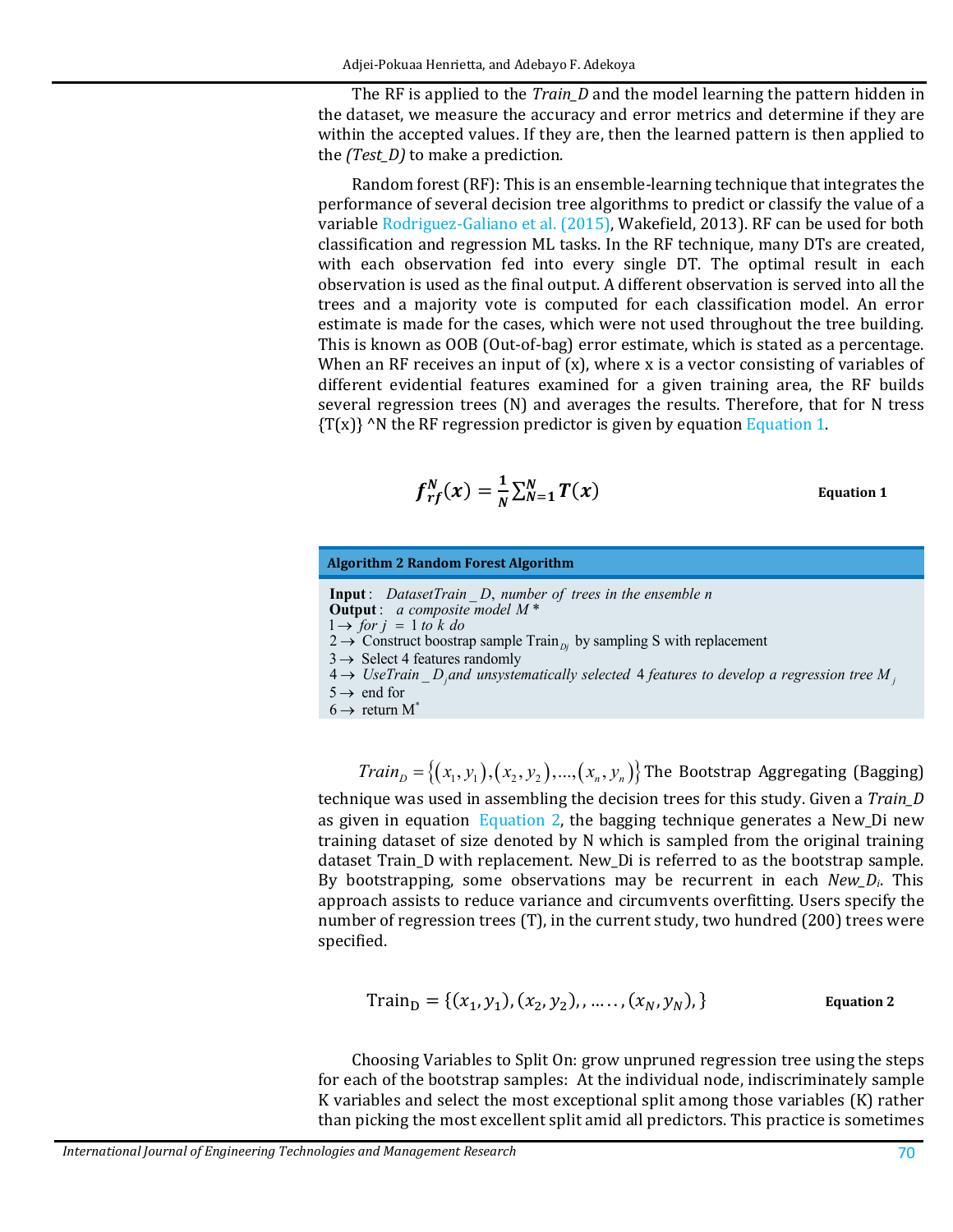called "feature bagging." We select a random subset of the predictors or features because the correlation of the trees in a standard bootstrap sample can be reduced. In this study K=p⁄3.

The splitting principle, let assume that a partition is divided into T constituencies  $R_1$ ,  $R_2...$ ,  $R_T$ . We model the response as a constant ck in each constituency as proposed by  $Wu$  et al. (2017) in equation [Equation 3.](#page-7-0) The splitting principle at each node is to minimize the sum of squares. Hence, the best  $\hat{c}_t$  tis the average of  $y_i$  in region Rt as given in equation [Equation 4.](#page-7-1)

<span id="page-7-1"></span>
$$
f(x) = \sum_{t=1}^{T} c_t I(x \in R_t)
$$
 Equation 3

<span id="page-7-0"></span>
$$
(c_t)^{\hat{}} = ave (y_i | x_i \in R_t)
$$
 Equation 4

Let a splitting feature j and split point *s*, and express the pair of half-planes

$$
R_1(j,s) = \{X|X_j \le s\} \text{ and } R_2(j,s) = \{X|X_j \ge s\}
$$
 Equation 5

<span id="page-7-2"></span>Where j and s satisfy equatio[n Equation 6.](#page-7-2) 

$$
\left[\frac{\min}{c^1} \sum_{x_i \in R_{1(j,s)}} (y_i - c1)^2 + \frac{\min}{c^2} \sum_{x_i \in R_{2(j,s)}} (y_i - c2)^2\right]
$$
 Equation 6

When the best split is obtained, the dataset is partitioned into two resulting segments and echo the splitting procedure on each of the two segments. This splitting procedure is reiterated until a predefined ending criterion (threshold) is satisfied, five was set as the threshold for this study.

#### **3.2. EVALUATION METRICS**

Several criteria are available for measuring the performance of a predictive model; however, for this study, the following criteria were used: Root means squared error (RMSE): This index evaluation the residual between the actual-value and predicted-value. A model has better performance if it has a smaller RMSE. An RMSE equal to zero represents a perfect fit.

$$
RMSE = \sqrt{\frac{1}{m}} \sum_{v=1}^{m} (t_v - y_v)^2
$$
 Equation 7

Mean absolute percentage error (MAPE): This index shows an average of the absolute percentage errors, the lower the MAPE, the better.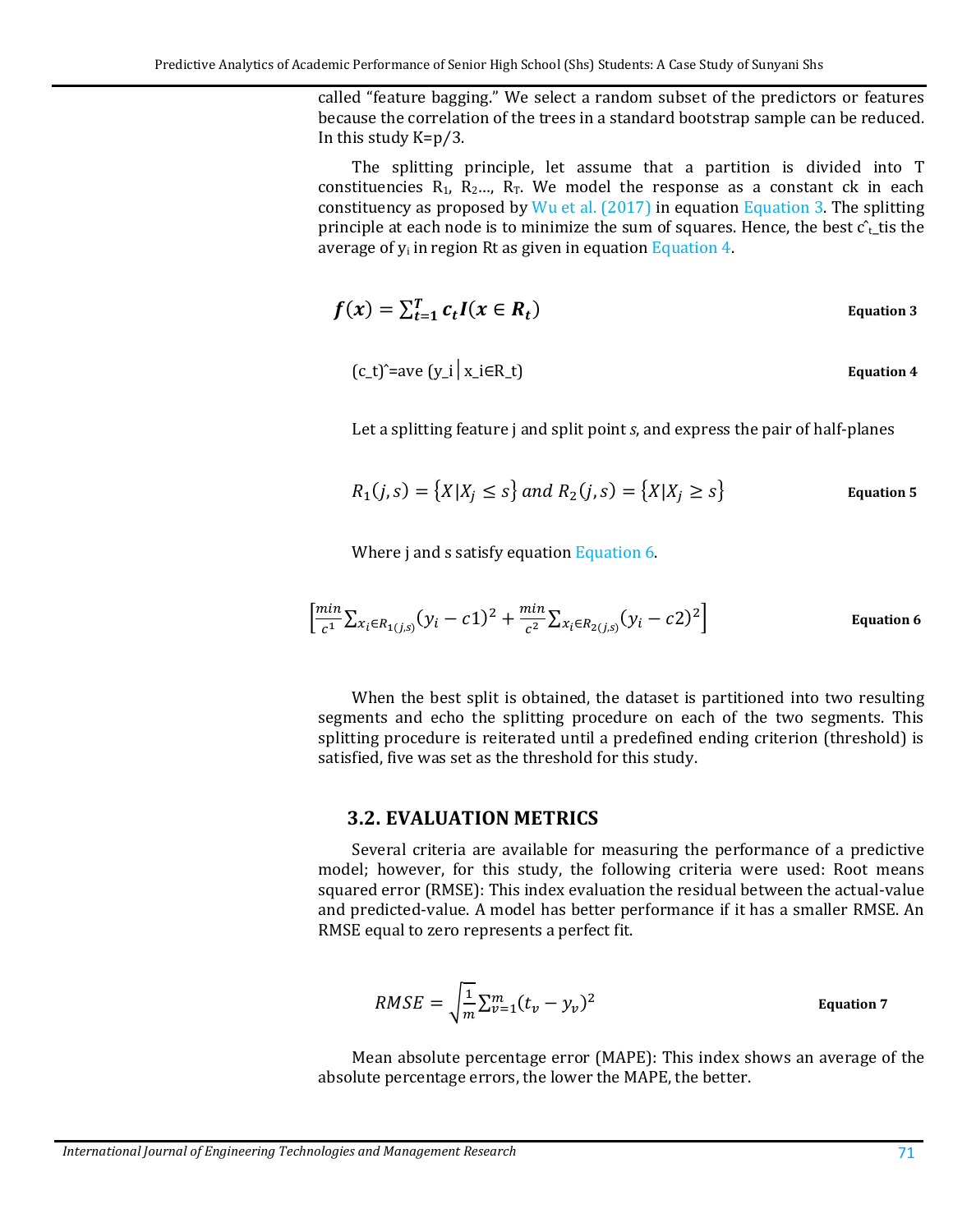$$
MAPE = \frac{1}{m} \sum_{v=1}^{m} \left| \frac{t_v - y_v}{t_v} \right|
$$
 Equation 8

 $t_v$  is the actual value, yv is the predicted value produced by the model, and m is the total number of observations. The correlation coefficient (R): This criterion reveals that the strength of associations between actual-values and predictedvalues. The correlation coefficient has a range from 0 to 1, and a model with a higher R means it has better performance.

$$
R = \frac{\sum_{v=1}^{m} (t_v - \bar{t})(y_v - \bar{y})}{\sqrt{\sum_{v=1}^{m} (t_v - \bar{t})^2} \cdot \sum_{v=1}^{m} (y_v - \bar{y})^2}
$$
 Equation 9

In addition to the mentioned criteria, output accuracy is also used to evaluate the performance of the predictive model.

### **4. ANALYSIS OF RESULTS AND DISCUSSION**

### **4.1. DEMOGRAPHIC CHARACTERISTICS OF THE STUDENTS**

The background data of the students were sought. The data elicited relate to gender, age distribution, and classes/forms. The background data of students formed no part of the principal analysis. The reason for presenting the background data of respondents was to have an idea about the over-all information of students but not for the principal scrutiny. The results are discussed in the form of frequency and percentages as shown in [Table 2](#page-8-0)

<span id="page-8-0"></span>

| <b>Table 2 Demographic Features of the Students</b>                |                 |     |       |  |  |  |  |  |
|--------------------------------------------------------------------|-----------------|-----|-------|--|--|--|--|--|
| <b>Variable</b><br>Sub-scale<br>Percentage (%)<br><b>Frequency</b> |                 |     |       |  |  |  |  |  |
|                                                                    | $(n = 1520)$    |     |       |  |  |  |  |  |
| Gender                                                             | Male            | 670 | 44.07 |  |  |  |  |  |
|                                                                    | Female          | 850 | 55.9  |  |  |  |  |  |
| <b>Age Distribution</b>                                            | 14 - 15 Years   | 180 | 11.8  |  |  |  |  |  |
|                                                                    | 16 - 18Years    | 950 | 62.5  |  |  |  |  |  |
|                                                                    | $\geq$ 19 Years | 390 | 25.7  |  |  |  |  |  |

[Table 2](#page-8-0) shows the students' demographic information. It was observed that out of one thousand five hundred and twenty  $(1520)$  students, a majority  $(n = 850;$ 55.9%) were females while 670 (44.07%) were males. This outcome shows that the female students were 26% more than their male counterparts were. The majority  $(n = 950; 55.9%)$  of the students were within the age group of  $16 - 18$  years, which confirms the normal age for one to be in SHS, while 180 of them representing 11.8% were found to be in the age group of 14-15 years and 390 representing (25.7%) were found with 19 years or more.

### **4.2. DESCRIPTIVE STATISTICS**

[Table 3](#page-9-0) shows the statistical analysis of candidate continuous assessment scores. The mean value range (63.67 - 66.36) for all subjects except core maths shows that the end of terms examination mark of the candidates was quite good.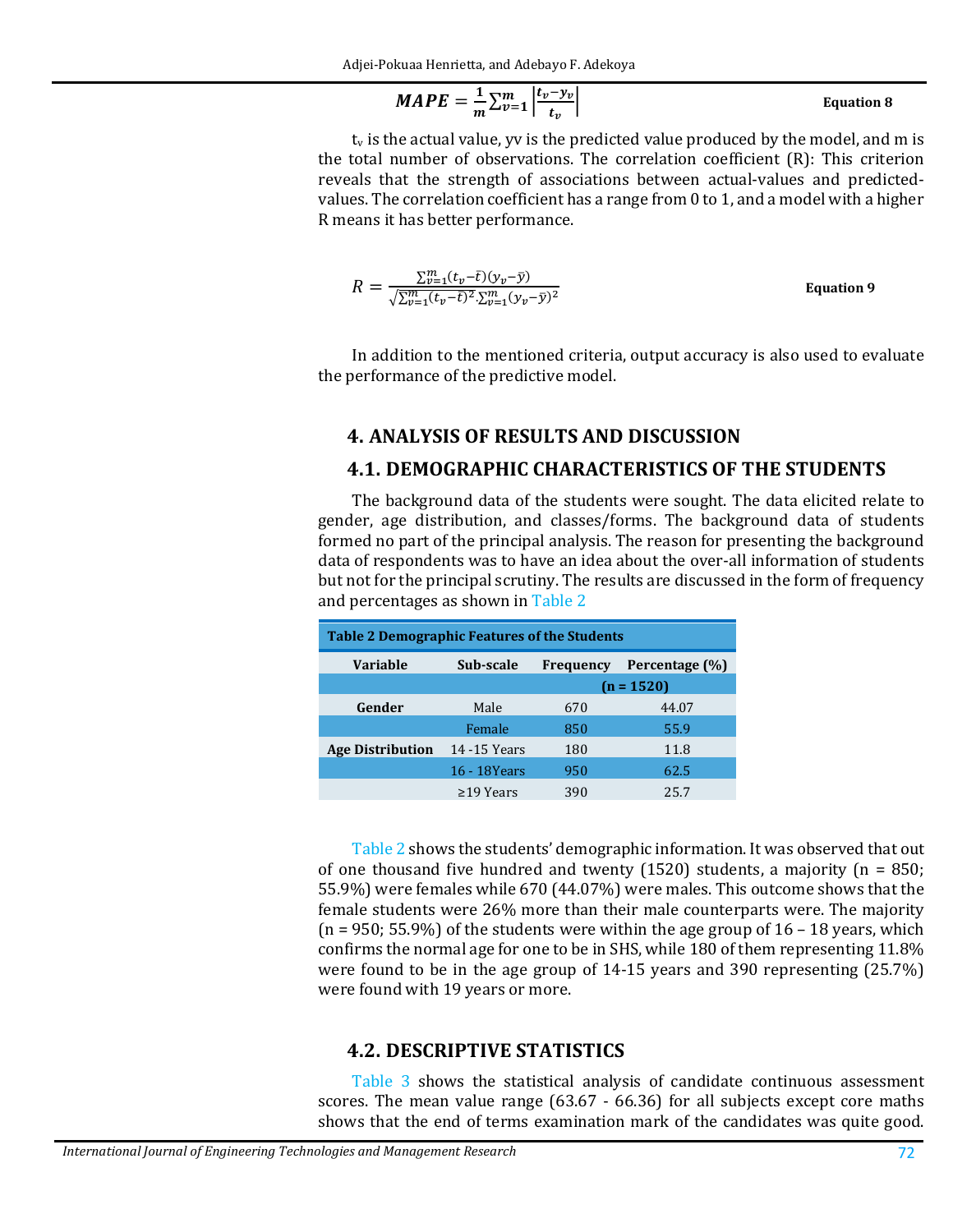However, the minimum score (0) and maximum score (80.02) for core maths indicates that the performance of a candidate in core maths need more improvement. This outcome affirms Ablakwa's reports that a high percentage of candidate fails in the core maths (Ablakwa, 2014).

Additional statistical analysis was performed on the students' continuous assessment scores. [Table 4](#page-9-1) shows a one-sample test of 95% confidence interval. Again, the difference in mean values in students' continuous assessment shows a close margin in the general performance of students.

<span id="page-9-0"></span>

| <b>Table 3 Statistical Analysis of Student Continuous Assessment</b> |                                                                               |          |       |         |         |  |  |  |  |  |
|----------------------------------------------------------------------|-------------------------------------------------------------------------------|----------|-------|---------|---------|--|--|--|--|--|
| <b>Descriptive Statistics</b>                                        |                                                                               |          |       |         |         |  |  |  |  |  |
|                                                                      | <b>Minimum</b><br><b>Std. Deviation</b><br>N<br><b>Maximum</b><br><b>Mean</b> |          |       |         |         |  |  |  |  |  |
| CM                                                                   | 1520                                                                          | $\Omega$ | 80.02 | 66.2028 | 7.6342  |  |  |  |  |  |
| EG                                                                   | 1520                                                                          | 44.33    | 81.2  | 66.3631 | 7.59182 |  |  |  |  |  |
| IS                                                                   | 1520                                                                          | 46       | 84.25 | 63.672  | 6.46139 |  |  |  |  |  |
| <b>SS</b>                                                            | 1520                                                                          | 45.5     | 84.75 | 64.8148 | 7.96228 |  |  |  |  |  |
| EL <sub>1</sub>                                                      | 1520                                                                          | 39.17    | 87.6  | 63.8926 | 7.54045 |  |  |  |  |  |
| EL <sub>2</sub>                                                      | 1520                                                                          | 34.17    | 83    | 65.2059 | 6.88485 |  |  |  |  |  |
| EL <sub>3</sub>                                                      | 1520                                                                          | 46.5     | 84.8  | 66.0408 | 6.87008 |  |  |  |  |  |
| EL <sub>4</sub>                                                      | 1520                                                                          | 29.83    | 89.6  | 65.7409 | 7.50126 |  |  |  |  |  |
| Volid N (lietwice)                                                   | 1570                                                                          |          |       |         |         |  |  |  |  |  |

Valid N (listwise) 1520

<span id="page-9-1"></span>

| <b>Table 4 One-Sample Test</b> |                                                     |      |                        |                  |         |              |  |
|--------------------------------|-----------------------------------------------------|------|------------------------|------------------|---------|--------------|--|
|                                |                                                     |      |                        | Test Value = $0$ |         |              |  |
|                                | 95% Confidence Interval of the<br><b>Difference</b> |      |                        |                  |         |              |  |
|                                | t                                                   | df   | $Sig. (2 -$<br>tailed) | Mean<br>diff.    | Lower   | <b>Upper</b> |  |
| CM                             | 153.664                                             | 1520 | $\theta$               | 66.20277         | 65.3551 | 67.0505      |  |
| EG                             | 174.377                                             | 1520 | $\Omega$               | 63.52882         | 62.812  | 64.2456      |  |
| <b>IS</b>                      | 144.143                                             | 1520 | $\theta$               | 64.62707         | 63.7449 | 65.5092      |  |
| <b>SS</b>                      | 150.192                                             | 1520 | $\Omega$               | 63.70774         | 62.8731 | 64.5423      |  |
| EL <sub>1</sub>                | 166.222                                             | 1520 | $\theta$               | 65.05242         | 64.2824 | 65.8224      |  |
| EL <sub>2</sub>                | 169.554                                             | 1520 | $\theta$               | 65.97631         | 65.2107 | 66.7419      |  |
| EL <sub>3</sub>                | 153.81                                              | 1520 | $\Omega$               | 65.6108          | 64.7715 | 66.4501      |  |
| EL <sub>4</sub>                | 168.268                                             | 1520 | $\theta$               | 65.36828         | 64.6039 | 66.1326      |  |

### **4.3. FEATURE IMPORTANCE RANKING**

The correlation between each input feature and the expected output (WASSCE score) was tested. [Figure 2](#page-10-0) shows the feature's importance ranking. The result shows that the demographic data (age and gender) are of less significance. Thus, the gender and age of a candidate do not determine how good or bad he/she will pass the final WASSCE. Again, the program pursued by a candidate also is of less importance to one passing the WASSCE. However, students' performance in Integrated Science (IS) and Social Studies (SS) were seen to be the most significant determining factor of one passing his/her WASSCE. Furthermore, the results show that the average continuous assessment score of Core Math (CM) by a candidate was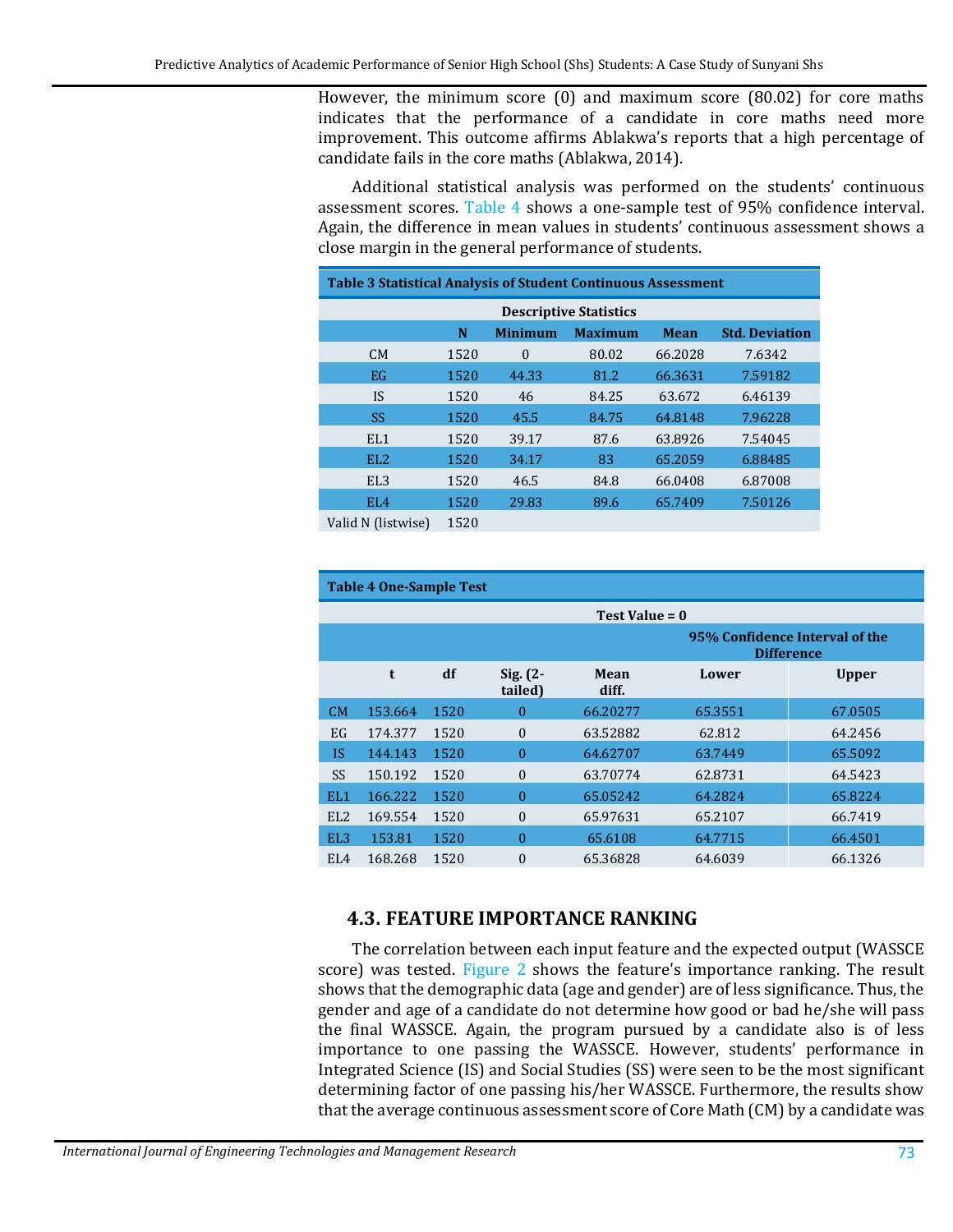also highly related to the candidate success in the final WASSCE. This affirms the reason behind core math being one of the compulsory subjects in all areas of studies.



### <span id="page-10-0"></span>**4.4. MODEL TRAINING AND TESTING**

[Figure 3](#page-10-1) shows the Out-of-bag error rate of the proposed random forest regressor. The aim here was to obtain the right number of estimators that will offer fewer errors. The minimum number of estimators was set to fifteen (15) and the maximum to two hundred (200). The result shows that as the estimators increase in number, the error margin reduces. However, the error increased when the number of estimators increased above one hundred and seventy-five (175). Hence, for this study, the number of estimators was set to one hundred and sixty (160).



<span id="page-10-1"></span>**Figure 3** Out-of-bag Training Error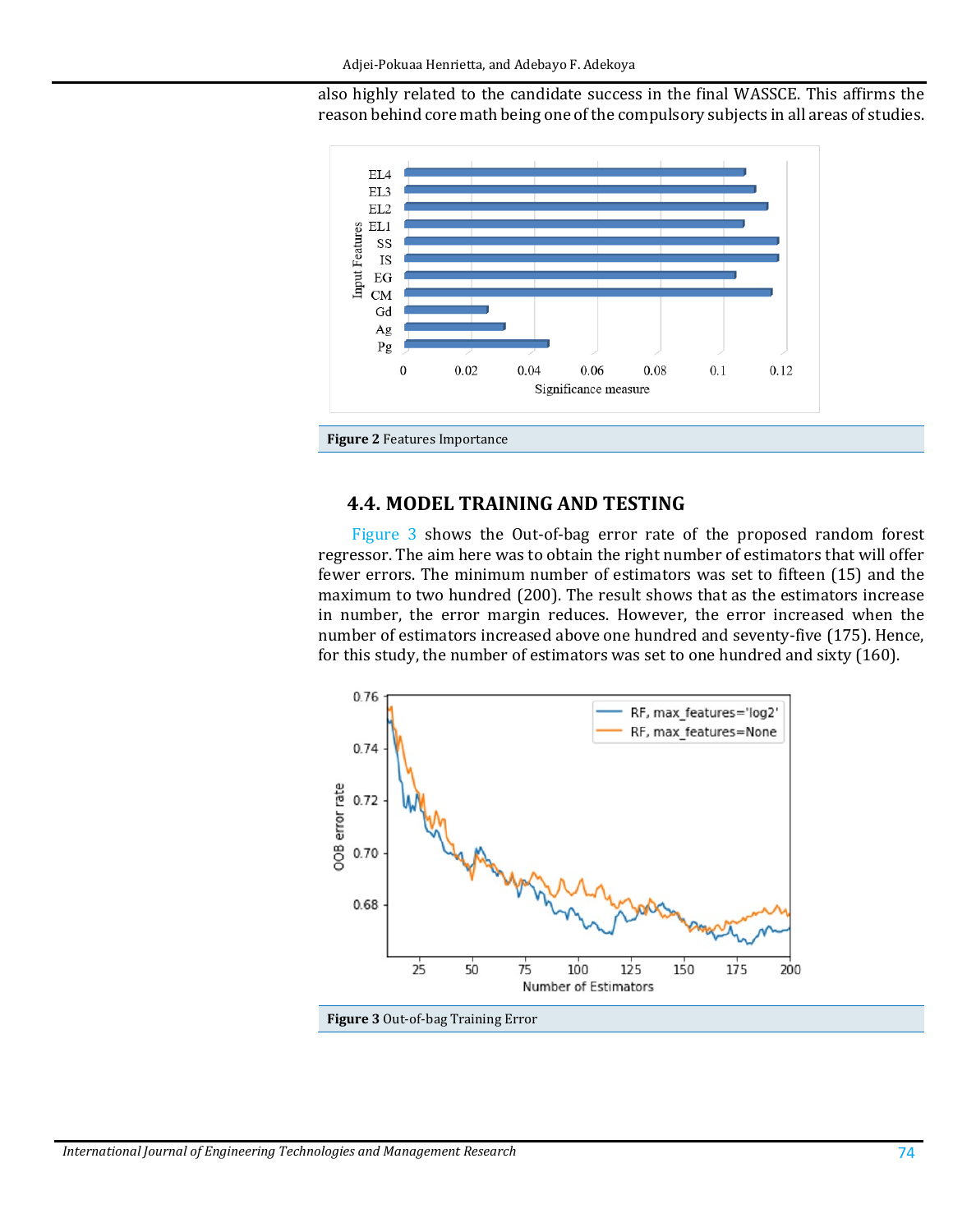### **4.5. ACCURACY AND ERROR METRICS**

[Table 5](#page-11-0) shows the error metrics and computational time of the proposed predictive model. With a training dataset of one thousand one hundred and twentyfive (1,125) rows eleven (11) columns, it took the proposed model 0.392 seconds to study all hidden patterns in the dataset. While 0.013 was taken to make predictions on three hundred and seventy-five (375) test data. The RMSE of 0.001639 and the MAE error of 0.001321 achieved by the proposed model show that the proposed model fits very well with the dataset. Again, the obtained error values indicate a close range in model estimated value compared with the actual (true) values and an indication that students' performance in the WASSCE can be effectively predicted based on student performance in continuous assessment.

<span id="page-11-0"></span>

| Table 5 Model error metrics and computational time |            |               |                                   |              |  |
|----------------------------------------------------|------------|---------------|-----------------------------------|--------------|--|
| <b>RMSE</b>                                        | <b>MAE</b> | $R^{\wedge}2$ | <b>Training time Testing Time</b> |              |  |
| 0.001639                                           | 0.001321   | 0.034323      | $0.392$ secs                      | $0.013$ secs |  |

[Figure 4](#page-11-1) shows the grade analysis based on model prediction against actuals on the test dataset. It was observed that a good number of the students records at least A1 in one or more of the subject grades for the final WASSCE. Also, the closeness of the model predicted to the actual grade confirms the accuracy of the proposed model (see [Table 5](#page-11-0) and 4.7). Based, on the outcome it can be inferred that a good predictive model can help school authority to ascertain the grade analysis of their students before the WAASCE exams.



<span id="page-11-1"></span>**Figure 4** Grade analysis of predicted values

To further examine the proposed predictive framework, the continuous assessment records of 20 students that are in SHS 3 preparing for the final WASSCE was used to predict the outcome of their exams. [Table 6](#page-12-0) shows the model predicted values. Since the actual values were not available at the time of this study, there was no means to compare the predicted values for these 20 students to their actual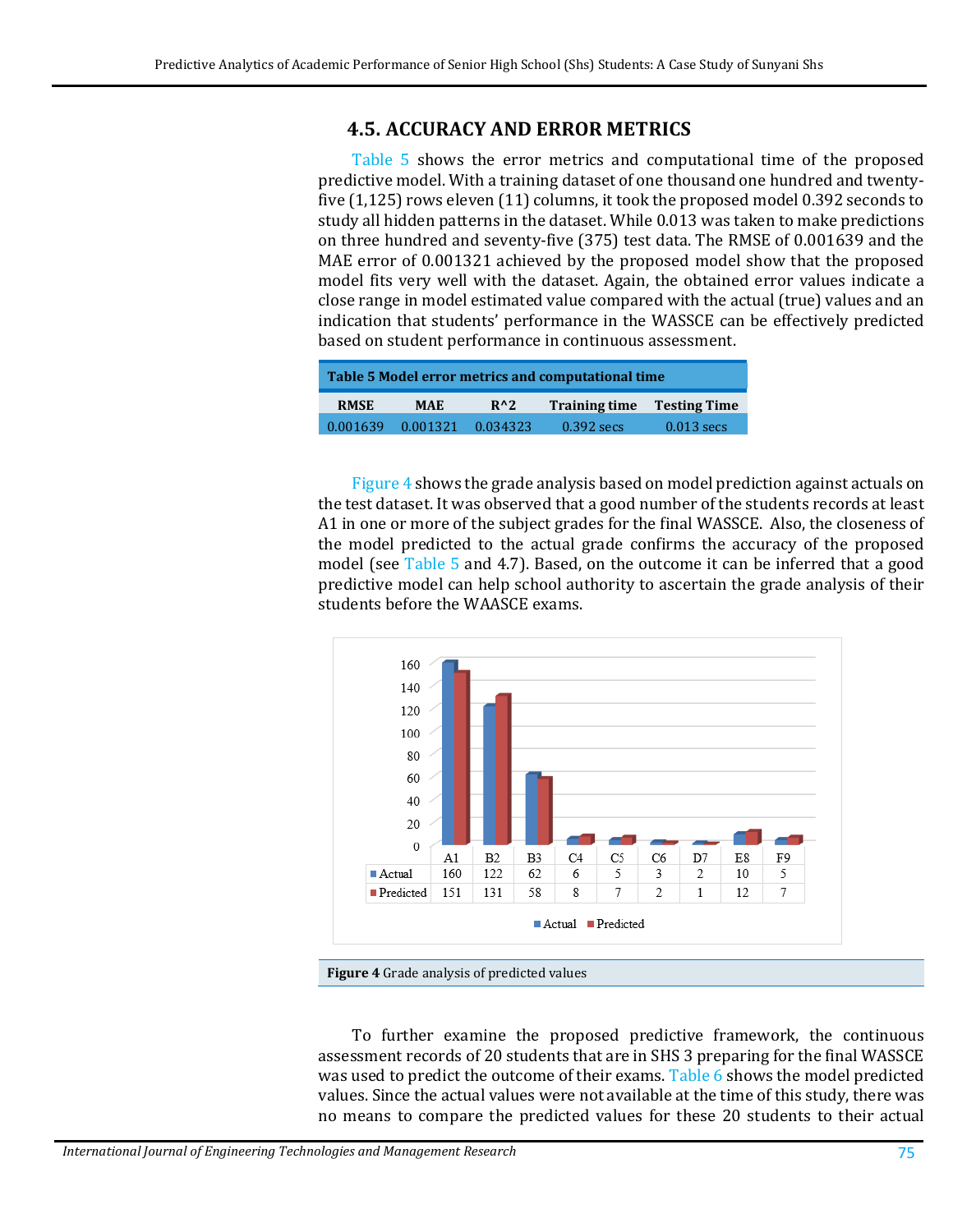results. However, based on the accuracy record by the model on the test data, it is hoped that the predicted results will not be far from right when these students take their final exams.

<span id="page-12-0"></span>

| Table 6 Model predicted values for 20 students yet to write their WASSCE |                |                |                |                |                |                |                |                |
|--------------------------------------------------------------------------|----------------|----------------|----------------|----------------|----------------|----------------|----------------|----------------|
| Record                                                                   | <b>WCM</b>     | <b>WEG</b>     | <b>WIS</b>     | <b>WSS</b>     | WEL1           | WEL2           | WEL3           | WEL4           |
|                                                                          | ${\bf Y}'$     | Y'             | Y'             | Y'             | Y'             | Y'             | Y'             | ${\bf Y}'$     |
| 1.                                                                       | 6              | 5              | 5              | $\overline{4}$ | $\overline{4}$ | $\overline{4}$ | $\overline{4}$ | $\overline{4}$ |
| 2.                                                                       | $\overline{4}$ | 3              | $\overline{4}$ | 3              | 3              | $\overline{4}$ | $\overline{4}$ | $\overline{4}$ |
| 3.                                                                       | $\overline{4}$ | $\overline{4}$ | $\overline{4}$ | 3              | $\overline{4}$ | $\overline{4}$ | $\overline{4}$ | 5              |
| 4.                                                                       | 6              | $\overline{4}$ | 5              | 4              | 4              | 4              | $\overline{4}$ | $\overline{4}$ |
| 5.                                                                       | 5              | $\overline{4}$ | 5              | 4              | 5              | 5              | $\overline{4}$ | $\overline{4}$ |
| 6.                                                                       | 6              | 5              | 5              | 4              | $\overline{4}$ | 4              | $\overline{4}$ | $\overline{4}$ |
| 7.                                                                       | 6              | 5              | 6              | $\overline{4}$ | $\overline{4}$ | $\overline{4}$ | 5              | 5              |
| 8.                                                                       | 3              | $\overline{4}$ | $\overline{4}$ | 3              | 4              | 4              | $\overline{4}$ | 5              |
| 9.                                                                       | $\overline{4}$ | $\overline{4}$ | $\overline{4}$ | 3              | $\overline{4}$ | $\overline{4}$ | $\overline{4}$ | $\overline{4}$ |
| 10.                                                                      | 3              | $\overline{4}$ | $\overline{4}$ | $\overline{4}$ | 4              | 5              | $\overline{4}$ | $\overline{4}$ |
| 11.                                                                      | $\overline{4}$ | $\overline{4}$ | $\overline{4}$ | 3              | $\overline{4}$ | $\overline{4}$ | $\overline{4}$ | $\overline{4}$ |
| 12.                                                                      | 3              | $\overline{4}$ | $\overline{4}$ | $\overline{4}$ | 3              | 3              | $\overline{4}$ | 3              |
| 13.                                                                      | 5              | 5              | 5              | $\overline{4}$ | $\overline{4}$ | $\overline{4}$ | $\overline{4}$ | $\overline{4}$ |
| 14.                                                                      | 5              | $\overline{4}$ | 5              | $\overline{4}$ | $\overline{4}$ | $\overline{4}$ | $\overline{4}$ | $\overline{4}$ |
| 15.                                                                      | 5              | $\overline{4}$ | 5              | 3              | $\overline{4}$ | $\overline{4}$ | $\overline{4}$ | $\overline{4}$ |
| 16.                                                                      | $\overline{4}$ | $\overline{4}$ | 5              | 3              | 3              | 4              | 5              | 6              |
| 17.                                                                      | $\overline{4}$ | $\overline{4}$ | $\overline{4}$ | 3              | $\overline{4}$ | $\overline{4}$ | $\overline{4}$ | 5              |
| 18.                                                                      | $\overline{4}$ | $\overline{4}$ | $\overline{4}$ | 3              | 4              | 4              | $\overline{4}$ | $\overline{4}$ |
| 19.                                                                      | $\overline{4}$ | $\overline{4}$ | $\overline{4}$ | 3              | $\overline{4}$ | $\overline{4}$ | $\overline{4}$ | 4              |
| 20.                                                                      | 5              | $\overline{4}$ | 5              | $\overline{4}$ | $\overline{4}$ | $\overline{4}$ | $\overline{4}$ | $\overline{4}$ |

### **4.6. COMPARISON ANALYSIS OF RESULTS WITH RELATED WORKS**

[Table 7](#page-12-1) shows a comparative analysis of the current study with related works. [Pandey and Taruna \(2016\)](#page-16-2) obtained an accuracy of (86.76 – 98.86) % with 1000 respondents, Guo et al.  $(2015)$  an accuracy  $(63.2 - 88.4)$  % with 120000 participants. The results as shown i[n Table 7,](#page-12-1) indicates that the prediction accuracy (89.4%) with 1000 participant outperformed other state-of-the-art students on student's academic performance. This comparative analysis shows that there has been an enhancement in the current study to existing literature and a confirmation that the academic performance of students can effectively be predicted with a high accuracy rate.

<span id="page-12-1"></span>

| Table 7 A comparative analysis of study results with related works |                                     |                |                     |                            |                         |  |  |
|--------------------------------------------------------------------|-------------------------------------|----------------|---------------------|----------------------------|-------------------------|--|--|
| <b>References</b>                                                  | <b>Predicted variable</b>           | Sample<br>size | <b>ML</b> algorithm | <b>Evaluation metrics.</b> |                         |  |  |
|                                                                    |                                     |                |                     | <b>Accuracy</b>            | <b>RMSE</b>             |  |  |
| Purwaningsih<br>et al. (2018)                                      | English score in<br>WASSCE          | 72             | Naïve Bayes         | 35-86%                     | <b>Not</b><br>Available |  |  |
| Bosson-<br>Amedenu<br>(2017)                                       | Core Mathematics<br>score in WASSCE | 42             | Linear regression   | $90 - 92\%$                | <b>Not</b><br>Available |  |  |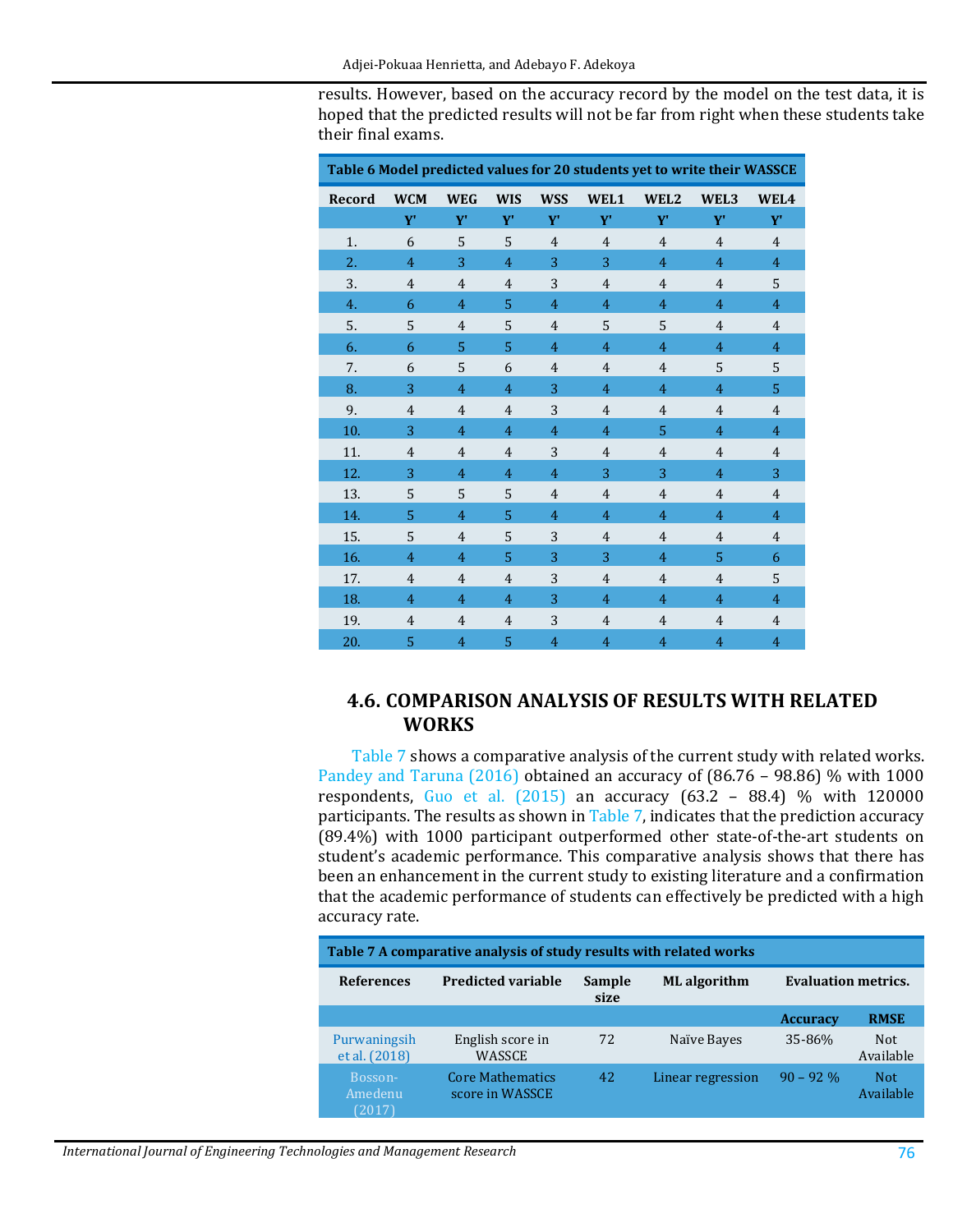| Ahmed and<br>Ibrahim (2014)          | <b>Not Stated</b>                                                                                        | 1547    | Decision tree<br>(ID3)                                                                                                        | <b>Not</b><br>Available | <b>Not</b><br>Available |
|--------------------------------------|----------------------------------------------------------------------------------------------------------|---------|-------------------------------------------------------------------------------------------------------------------------------|-------------------------|-------------------------|
| Pandey and<br><b>Taruna</b> (2016)   | <b>Not Stated</b>                                                                                        | 1000    | Decision Tree, K-<br><b>Nearest</b><br>Neighbour, and<br><b>Aggregating One-</b><br>Dependence<br><b>Estimators</b><br>(AODE) | $86.76 -$<br>98.86%     | <b>Not</b><br>Available |
| Livieris et al.<br>(2016)            | Mathematics                                                                                              | 279     | Decision trees,<br>Support vector<br>machine and<br>Sequential<br>Minimal<br>Optimization<br>(SMO) algorithm                  | $51.6 -$<br>70.3 %      | <b>Not</b><br>Available |
| Li et al. (2013)                     | Not stated                                                                                               | 90      | Principal<br>Component<br>Analysis                                                                                            | <b>Not</b><br>Available | Not.<br>Available       |
| Musso et al.<br>(2013)               | Psychology,<br>engineering,<br>medicine, law, social<br>communication,<br>business, and<br>marketing     | 786     | Artificial Neural<br><b>Networks</b>                                                                                          | $87 -$<br>100%          | <b>Not</b><br>Available |
| Guo et al.<br>(2015)                 | Not stated                                                                                               | 120,000 | Deep neural<br>networks                                                                                                       | $63.2 -$<br>88.4%       | <b>Not</b><br>Available |
| Osmanbegovic<br>and Suljic<br>(2012) |                                                                                                          | 257     | Naive Bayes<br>algorithm,<br>Multilayer<br>Perceptron and<br>Decision tree                                                    | $71.2 -$<br>76.65%      | $0.42 - 0.5$            |
| Osmanbegović<br>et al. (2014)        | Not stated                                                                                               | 1410    | <b>Random Forest</b><br>and Decision<br>Trees (J48)                                                                           | 71%                     | <b>Not</b><br>Available |
| <b>Berhanu</b><br>(2015)             | Not stated                                                                                               | 199     | Decision trees                                                                                                                | 84.95%                  | Not<br>Available        |
| Tran et al.<br>(2017)                | Not stated                                                                                               | 1268    | ANN, DT and<br><b>Support Vector</b><br>Machines (SVMs)                                                                       | <b>Not</b><br>Available | 1.668                   |
| <b>Current study</b><br>(Adjei 2020) | <b>General Science</b><br><b>Business</b><br>Home Economics<br><b>Visual Arts</b><br><b>General Arts</b> | 1,520   | <b>Random Forest</b>                                                                                                          | 89.40%                  | 0.001639                |

### **5. CONCLUSIONS AND RECOMMENDATIONS**

The study aimed at investigating the factors that affect student academic performance in the WASSCE. It also attempted to predict the final students' score in the WASSCE based on student's continuous assessment using the random forest algorithm. The considered factors were demographic factors such as age and gender, and continuous assessment score. Descriptive statistical (frequency and percentages, means, and standard deviation) and T-Test methods were used to analyse the details of one thousand (1000) randomly sampled students' records from the Education Database (ED). The study found that the demographic data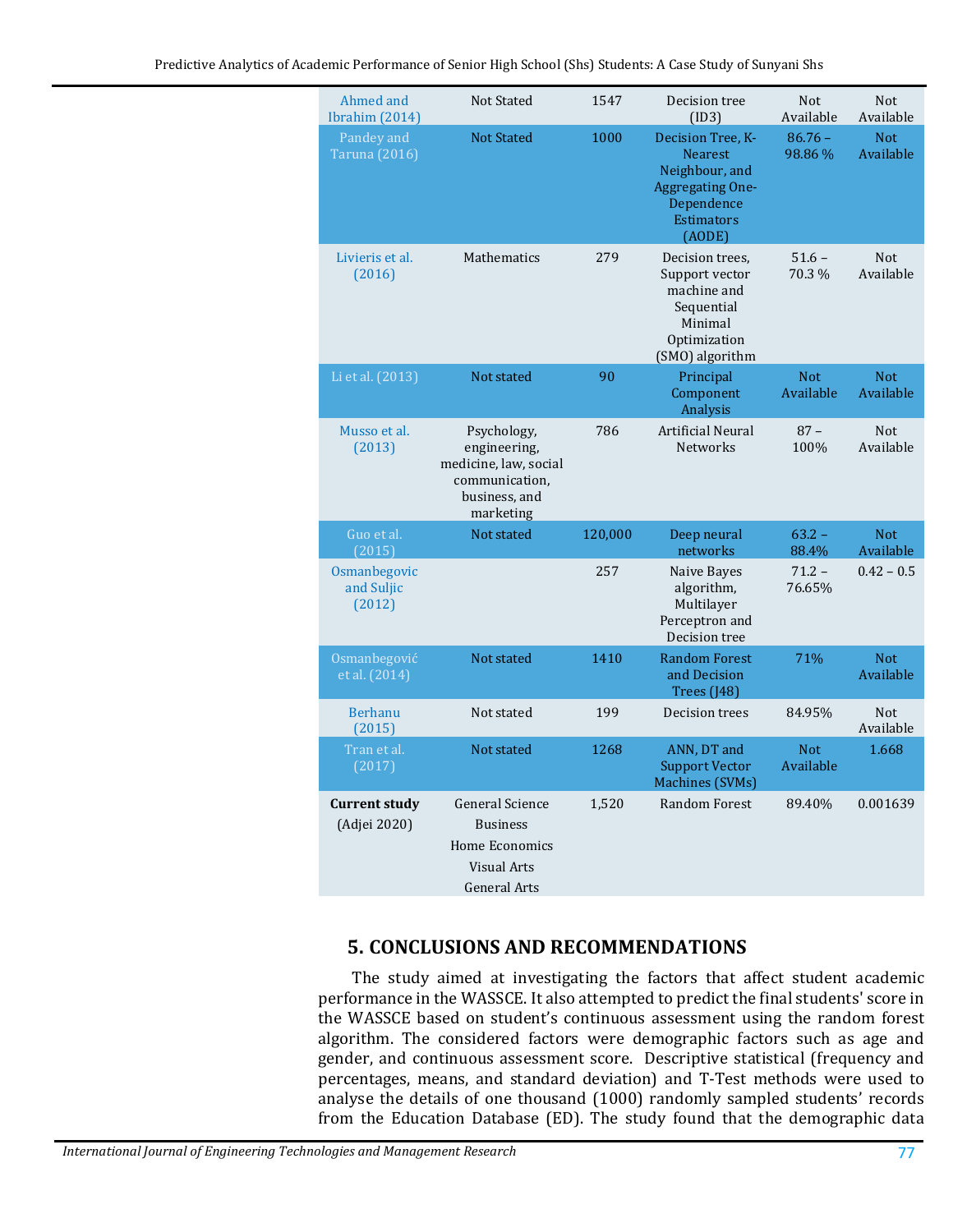(gender and age) has no effects on the performance of students in the WASSCE. A high correlation was found between Integrated Science (SI) and Social Studies (SS), and the performance of students in the WASSCE. The study found that students that score within (40-55) in core maths were likely not to perform well in the final WASSCE. The performance of students in the WASSCE is highly predictable at an accuracy of 89.4%.

## **ACKNOWLEDGEMENTS**

People who contributed to the work but do not fit criteria for authorship should be listed in the Acknowledgments, along with their contributions. It is advised that authors ensure that anyone named in the acknowledgments agrees to being so named. Funding sources that have supported the work should also be cited.

### **REFERENCES**

- <span id="page-14-3"></span>Adejo, O. W., & Connolly, T. (2018). Predicting Student Academic Performance Using Multi-Model Heterogeneous Ensemble Approach. Journal Of Applied Research In Higher Education, 10(1), 61-75. Retrieved from <https://doi.org/10.1108/JARHE-09-2017-0113>
- <span id="page-14-2"></span>Agrawal, H., & Mavani, H. (2015). Student Performance Prediction Using Machine<br>Learning. 4(03), 111-113. Retrieved from Learning. 4(03), 111-113. Retrieved from <https://doi.org/10.17577/IJERTV4IS030127>
- <span id="page-14-6"></span>Ahmed, A. B. E. D., & Ibrahim, S. E. (2014). Data Mining : A Prediction For Student's Performance Using Classification Method. World Journal Of Computer<br>Application And Technology, 2(2), 43-47. Retrieved from Technology, <https://doi.org/10.13189/wjcat.2014.020203>
- Analyticsvidhya.Com. (2010). Random Forest Algorithm. Retrieved from [Https://Www.Google.Com/Imgres?Imgurl=Https%3A%2F%2Fwww.Analy](https://www.google.com/Imgres?Imgurl=Https%3A%2F%2Fwww.Analyticsvidhya.Com%2Fwp-Content%2Fuploads%2F2015%2F06%2Frandom-Forest7.Png&Imgrefurl=Https%3A%2F%2Fwww.Analyticsvidhya.Com%2Fblog%2F2015%2F06%2Ftuning-Random-Forest-Model%2F&Tbnid=Bldygobmf_Oqom&Vet=12ahukewibtpbop-_Qahvtlkqkhbfndnuqmygieguiarc3aq.I&Docid=Gp-) [ticsvidhya.Com%2Fwp-Content%2Fuploads%2F2015%2F06%2Frandom-](https://www.google.com/Imgres?Imgurl=Https%3A%2F%2Fwww.Analyticsvidhya.Com%2Fwp-Content%2Fuploads%2F2015%2F06%2Frandom-Forest7.Png&Imgrefurl=Https%3A%2F%2Fwww.Analyticsvidhya.Com%2Fblog%2F2015%2F06%2Ftuning-Random-Forest-Model%2F&Tbnid=Bldygobmf_Oqom&Vet=12ahukewibtpbop-_Qahvtlkqkhbfndnuqmygieguiarc3aq.I&Docid=Gp-)[Forest7.Png&Imgrefurl=Https%3A%2F%2Fwww.Analyticsvidhya.Com%2](https://www.google.com/Imgres?Imgurl=Https%3A%2F%2Fwww.Analyticsvidhya.Com%2Fwp-Content%2Fuploads%2F2015%2F06%2Frandom-Forest7.Png&Imgrefurl=Https%3A%2F%2Fwww.Analyticsvidhya.Com%2Fblog%2F2015%2F06%2Ftuning-Random-Forest-Model%2F&Tbnid=Bldygobmf_Oqom&Vet=12ahukewibtpbop-_Qahvtlkqkhbfndnuqmygieguiarc3aq.I&Docid=Gp-) [Fblog%2F2015%2F06%2Ftuning-Random-Forest-](https://www.google.com/Imgres?Imgurl=Https%3A%2F%2Fwww.Analyticsvidhya.Com%2Fwp-Content%2Fuploads%2F2015%2F06%2Frandom-Forest7.Png&Imgrefurl=Https%3A%2F%2Fwww.Analyticsvidhya.Com%2Fblog%2F2015%2F06%2Ftuning-Random-Forest-Model%2F&Tbnid=Bldygobmf_Oqom&Vet=12ahukewibtpbop-_Qahvtlkqkhbfndnuqmygieguiarc3aq.I&Docid=Gp-)[Model%2F&Tbnid=Bldygobmf\\_Oqom&Vet=12ahukewibtpbop-](https://www.google.com/Imgres?Imgurl=Https%3A%2F%2Fwww.Analyticsvidhya.Com%2Fwp-Content%2Fuploads%2F2015%2F06%2Frandom-Forest7.Png&Imgrefurl=Https%3A%2F%2Fwww.Analyticsvidhya.Com%2Fblog%2F2015%2F06%2Ftuning-Random-Forest-Model%2F&Tbnid=Bldygobmf_Oqom&Vet=12ahukewibtpbop-_Qahvtlkqkhbfndnuqmygieguiarc3aq.I&Docid=Gp-) [\\_Qahvtlkqkhbfndnuqmygieguiarc3aq.I&Docid=Gp-](https://www.google.com/Imgres?Imgurl=Https%3A%2F%2Fwww.Analyticsvidhya.Com%2Fwp-Content%2Fuploads%2F2015%2F06%2Frandom-Forest7.Png&Imgrefurl=Https%3A%2F%2Fwww.Analyticsvidhya.Com%2Fblog%2F2015%2F06%2Ftuning-Random-Forest-Model%2F&Tbnid=Bldygobmf_Oqom&Vet=12ahukewibtpbop-_Qahvtlkqkhbfndnuqmygieguiarc3aq.I&Docid=Gp-)
- <span id="page-14-4"></span>Attuquayefio, Niiboi, S., & Addo, H. (2014). Using The UTAUT Model To Analyze Students' ICT Adoption. International Journal Of Education & Development Using Information & Communication Technology, 10(3), 75-86. Retrieved from

[Http://Ezproxy.Usq.Edu.Au/Login?Url=Http://Search.Ebscohost.Com/Logi](http://ezproxy.usq.edu.au/Login?Url=Http://Search.Ebscohost.Com/Login.Aspx?Direct=True&Db=Ehh&AN=97923459&Site=Ehost-Live) [n.Aspx?Direct=True&Db=Ehh&AN=97923459&Site=Ehost-Live](http://ezproxy.usq.edu.au/Login?Url=Http://Search.Ebscohost.Com/Login.Aspx?Direct=True&Db=Ehh&AN=97923459&Site=Ehost-Live)

- <span id="page-14-1"></span>Berhanu, F. (2015). Students ' Performance Prediction Based On Their Academic Record. International Journal Of Computer Applications, 131(5), 27-35. Retrieved from <https://doi.org/10.5120/ijca2015907348>
- <span id="page-14-0"></span>Bhardwaj, B. K., & Pal, S. (2011). Data Mining : A Prediction For Performance Improvement Using Classification. International Journal Of Computer Science And Information Security, 9(4), 136-140.

<span id="page-14-5"></span>Bosson-Amedenu, S. (2017). Predictive Validity Of Mathematics Mock Examination Results Of Senior And Junior High School Students' Performance In WASSCE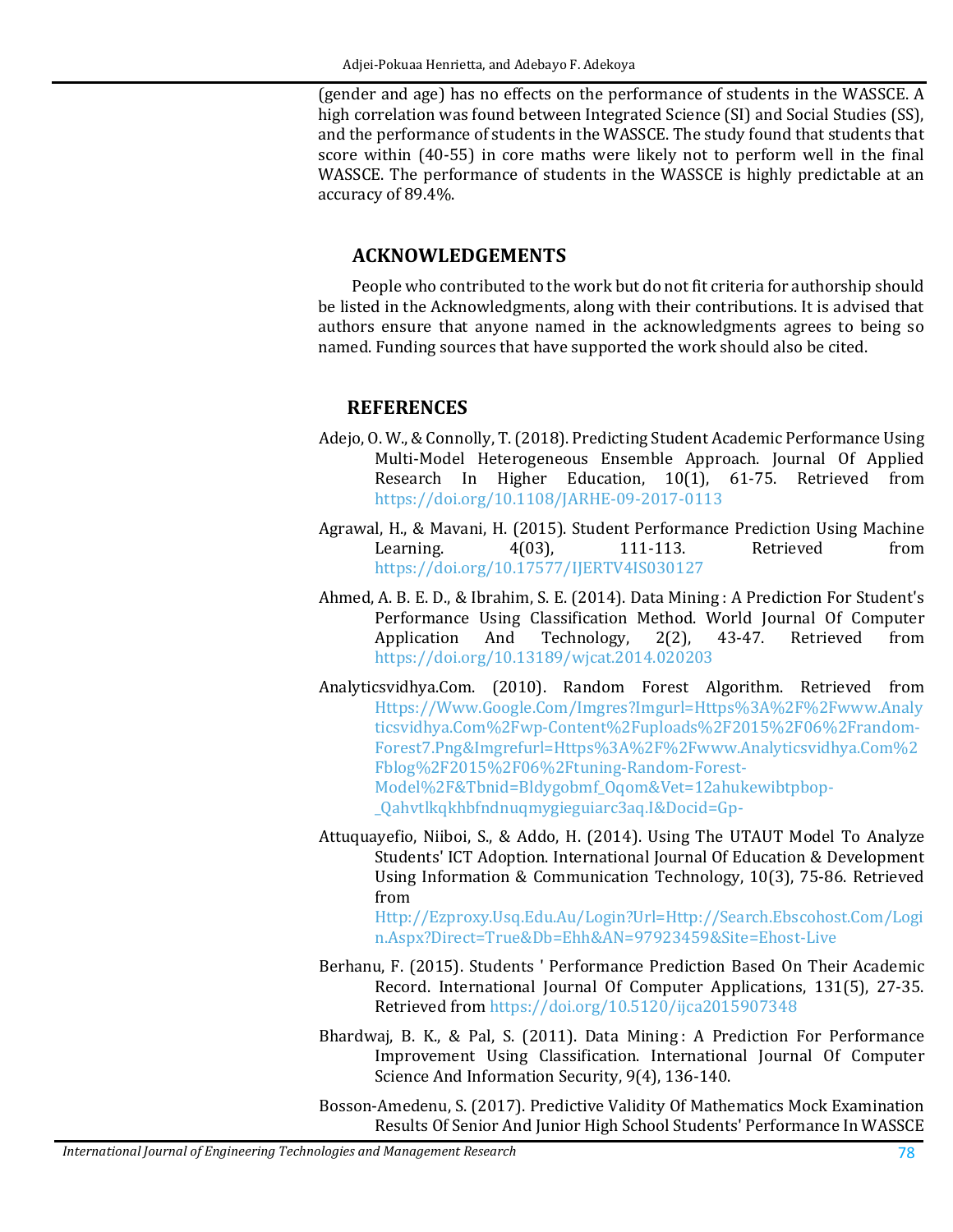And BECE In Ghana. Asian Research Journal Of Mathematics, 3(4), 1-8. Retrieved from <https://doi.org/10.9734/ARJOM/2017/32328>

- <span id="page-15-4"></span>Chen, J.-F., Hsieh, H.-N., & Quang, H. Do. (2014). Predicting Student Academic Performance : A Comparison Of Two Meta-Heuristic Algorithms Inspired By Cuckoo Birds For Training Neural Networks. Algorithms, 7(4), 538-553. Retrieved from <https://doi.org/10.3390/a7040538>
- <span id="page-15-6"></span>Cortez, P., & Silva, A. (2008). Using Data Mining To Predict Secondary School Student Performance. 5th Annual Future Business Technology Conference,<br>2003(2000). 5-12. Retrieved from  $2003(2000)$ , [Https://Doi.Org/10.13140/RG.2.1.1465.8328](https://doi.org/10.13140/RG.2.1.1465.8328)
- <span id="page-15-3"></span>Devasia, T., Vinushree, T. P., & Hegde, V. (2016). Prediction Of Students Performance Educational <https://doi.org/10.1109/SAPIENCE.2016.7684167>
- <span id="page-15-1"></span>Egbenya, G. R. K., & Halm, E. (2016). A Comparative Study Of Students ' Performance For The Three Year And The Four Year Programmes In Mfantsipim And University Of Cape Coast, Practice Senior High Schools In Cape Coast , Ghana. Internal Journal Of Innovative Reserach & Development, 5(3), 114-129.
- <span id="page-15-7"></span>Fleischer, J. E. (2015). Information Communication Technology Usage Patterns In Second Cycle Schools : A Study Of Two Selected Senior High Schools In Ghana (Issue 10232161).
- <span id="page-15-5"></span>Goga, M., Kuyoro, S., & Goga, N. (2015). A Recommender For Improving The Student Academic Performance. Procedia - Social And Behavioral Sciences,<br>180(November 2014). 1481-1488. Retrieved from 180(November <https://doi.org/10.1016/j.sbspro.2015.02.296>
- <span id="page-15-8"></span>Guo, B., Zhang, R., Xu, G., Shi, C., & Yang, L. (2015). Predicting Students Performance In Educational Data Mining. 2015 International Symposium On Educational Technology <https://doi.org/10.1109/ISET.2015.33>
- Hedén, W. (2016). Predicting Hourly Residential Energy Consumption Using Random Forest And Support Vector Regression An Analysis Of The Impact Of Household Clustering On The Performance Accuracy. KTH Royal Institute Of Technology.
- <span id="page-15-2"></span>Khasanah, A. U., & Harwati. (2017). A Comparative Study To Predict Student's Performance Using Educational Data Mining Techniques. IOP Conference Series: Materials Science And Engineering, 215(1). Retrieved from <https://doi.org/10.1088/1757-899X/215/1/012036>
- <span id="page-15-0"></span>Kieti, J. M. (2017). An Investigation Into Factors Influencing Students' Academic Performance In Public Secondary Schools In Matungulu Sub-County, Machakos County. In South Eastern Kenya University. Retrieved from <https://doi.org/10.1111/j.1469-7610.2010.02280.x>
- Kumar, M., & Thenmozhi, M. (2006). Forecasting Stock Index Movement: A Comparison Of Support Vector Machines And Random Forest. Indian Institute Of Capital Markets 9th Capital Markets Conference Paper, 1-16. Retrieved from <https://doi.org/10.2139/ssrn.876544>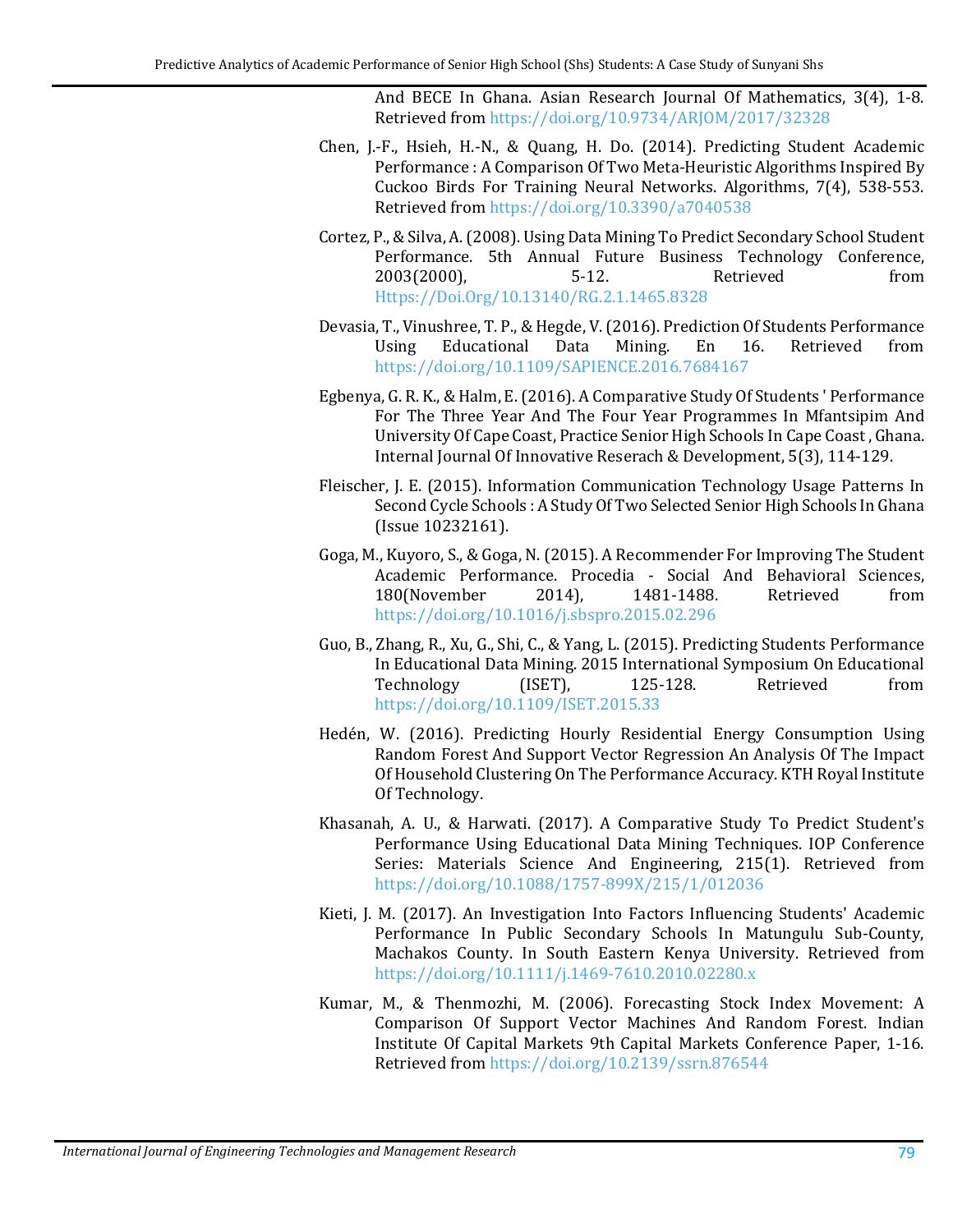- Leo, B., & Adele, C. (2002). Random Forests. Retrieved from [Https://Www.Stat.Berkeley.Edu/~Breiman/Randomforests/Cc\\_Home.Ht](https://www.stat.berkeley.edu/%7EBreiman/Randomforests/Cc_Home.Htm) [m](https://www.stat.berkeley.edu/%7EBreiman/Randomforests/Cc_Home.Htm)
- <span id="page-16-1"></span>Li, K. F., Rusk, D., & Song, F. (2013). Predicting Student Academic Performance. 2013 Seventh International Conference On Complex, Intelligent, And Software<br>Intensive Systems, 27-33. Retrieved from Intensive Systems, 27-33. Retrieved from <https://doi.org/10.1109/CISIS.2013.15>
- <span id="page-16-8"></span>Livieris, I. E., Tassos, A. M., & Panagiotis, P. (2016). A Decision Support System For Predicting Student Performance. International Journal Of Innovative Research In Computer And Communication Engineering, 02(12), 7232- 7237. Retrieved from <https://doi.org/10.15680/IJIRCCE.2014.0212015>
- Mahbina, A. M., & Zamil, K. M. S. (2018). GIS-Based Analysis Of Changing Surface Water In Rajshahi City Corporation Area Using Support Vector Machine (SVM), Decision Tree & Random Forest Technique. Machine Learning<br>Research, 3(2), 11-17. Retrieved from Research, 3(2), 11-17. Retrieved from <https://doi.org/10.11648/j.mlr.20180302.11>
- <span id="page-16-0"></span>Mohamed, A., Rizaner, A., & Hakan, A. (2016). Using Data Mining To Predict Instructor Performance. Procedia - Procedia Computer Science,  $102$ (August), <https://doi.org/10.1016/j.procs.2016.09.380>
- <span id="page-16-3"></span>Musso, M. F., Kyndt, E., Cascallar, E. C., & Dochy, F. (2013). Predicting General Academic Performance And Identifying The Differential Contribution Of Participating Variables Using Artificial Neural Networks. Frontline Learning Research, 1(1), 42-71. Retrieved from <https://doi.org/10.14786/flr.v1i1.13>
- Nti, I. K., Adekoya, A. F., & Weyori, B. A. (2020). A Comprehensive Evaluation Of Ensemble Learning For Stock-Market Prediction. Journal Of Big Data, 7(1). Retrieved from <https://doi.org/10.1186/s40537-020-00299-5>
- <span id="page-16-6"></span>Oladokun, V. O., Adebanjo, A. T., & Charles-Owaba, O. E. (2008). Predicting Students' Academic Performance Using Artificial Neural Network : A Case Study Of An Engineering Course. The Pacific Journal Of Science And Technology, 9(1), 72-79.
- <span id="page-16-5"></span>Osmanbegovic, E., & Suljic, M. (2012). Data Mining Approach For Predicting Student Performance. Journal Of Economics And Business, X (1), 3-12.
- <span id="page-16-4"></span>Osmanbegović, E., Suljić, M., & Agić, H. (2014). Determining Dominant Factor For Students Performance Prediction By Using Data Mining. Vitez-Tuzla-Zagreb-Beograd-Bucharest, XVII (34), 147-158.
- <span id="page-16-2"></span>Pandey, M., & Taruna, S. (2016). Towards The Integration Of Multiple Classifier Pertaining To The Student ' S Performance Prediction. Perspectives In<br>Science. 8. 364-366. Retrieved from Science, 8, 364-366. Retrieved from <https://doi.org/10.1016/j.pisc.2016.04.076>
- <span id="page-16-7"></span>Purwaningsih, N., Arief, D. R., Purwaningsih, N., & Arief, D. R. (2018). Predicting Students ' Performance In English Class. AIP, 020020. Retrieved from <https://doi.org/10.1063/1.5042876>
- Rajesh, S. B. (2018). Introduction To Decision Trees. Https://Medium.Com/Greyatom/Decision-Trees-A-Simple-Way-To-Visualize-A-Decision-Dc506a403aeb#:~:Text=A Decision Tree Is A Flowchart-Like Structure In Which,Taken After Computing All Attributes).